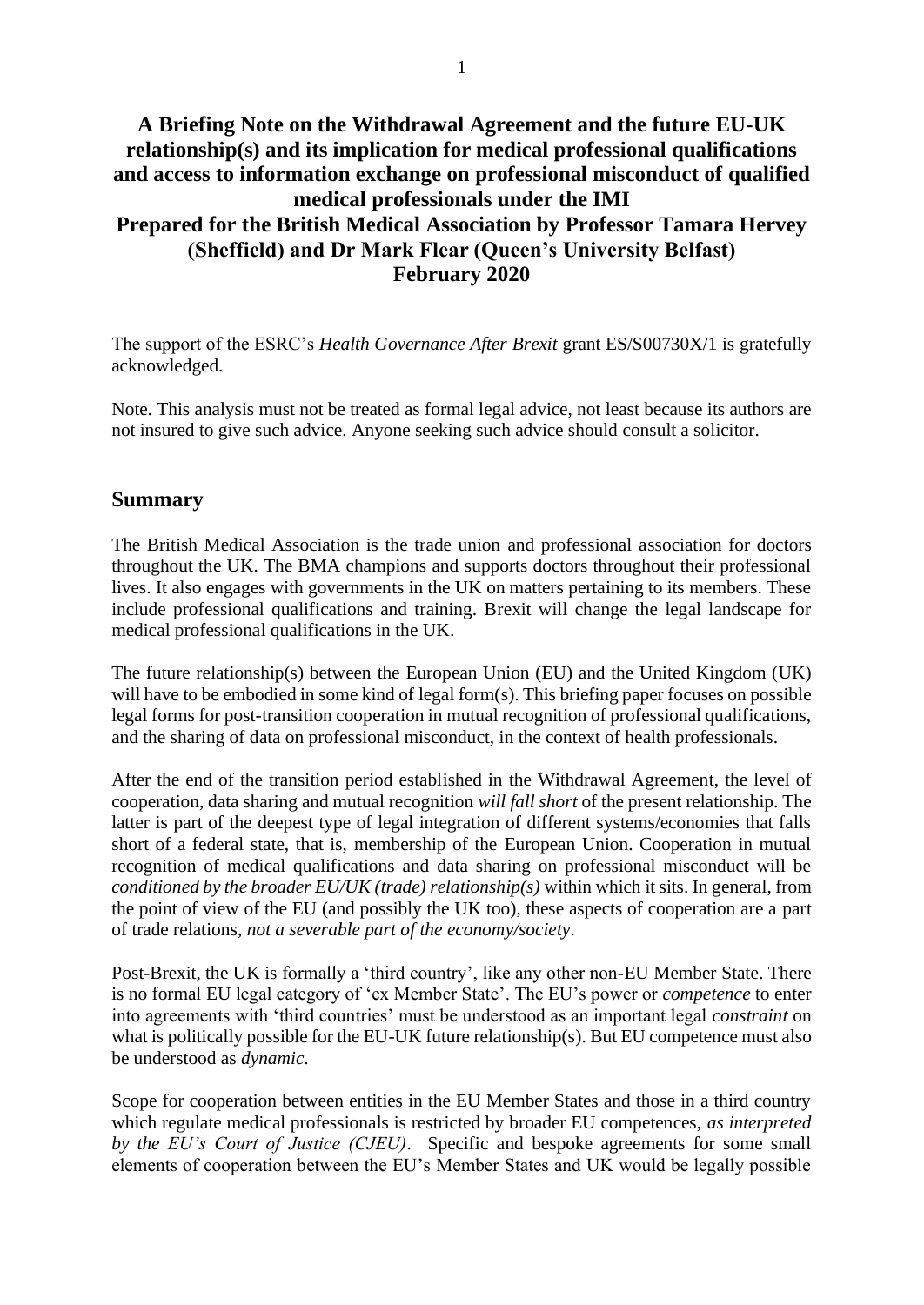without an EU-UK trade agreement being in place. But for anything less piecemeal, more ambitious, nearer to the current position of UK membership of the EU, a relatively deep underpinning free trade agreement FTA will be necessary.

Some specific features of the EU's approach to regulation of health professionals which are important in the context of post-transition EU-UK relations include the following.

In the absence of a trade or other agreement, individual EU Member States may recognise UK qualifications, either unilaterally or in bilateral agreements with the UK. If the EU agrees a trade agreement that includes mutual recognition of qualifications, this will 'occupy the field' and Member States will no longer be competent to take unilateral action. If modelled on the EU's trade agreements with Canada or Singapore, the EU-UK trade agreement may make provision for a process leading to further specific mutual recognition agreements (MRAs) between the EU and the UK for particular professions.

The UK may of course lawfully unilaterally recognise the professional qualifications gained in one or more EU Member State(s).

The Withdrawal Agreement provides for data flow from the EU to the UK until the end of transition, and the Political Declaration states that the European Commission will take steps to take an 'adequacy decision' to allow data flow from the EU to the UK thereafter. The UK has already adopted legislation to permit data flow from the UK to the EU post-Brexit.

To the best of our knowledge, EU law does not at present grant full or partial access to the alert mechanisms for any entities in any non-EEA third country. The IMI Regulation permits the EU to agree access, but only where certain conditions – including the application of EU law in the relevant third country – are met. Unless agreed otherwise, the UK will therefore lose access to that system on 30 September 2021.

In short, the choice for the  $UK$  – in this policy area as in others – is between depth of integration and corresponding loss of regulatory control, or the regaining of regulatory control accompanied by a loss of access to the EU market. This trade-off is the critical question which successive UK governments have failed to settle. If shared standards and deep collaboration are the preferred outcomes, the UK must look to models such as the EEA Agreement for inspiration in its negotiations with the EU. The Johnson Political Declaration and recent government speeches suggest a less deep relationship, although the language from the UK government is sufficiently flexible to leave matters relatively open.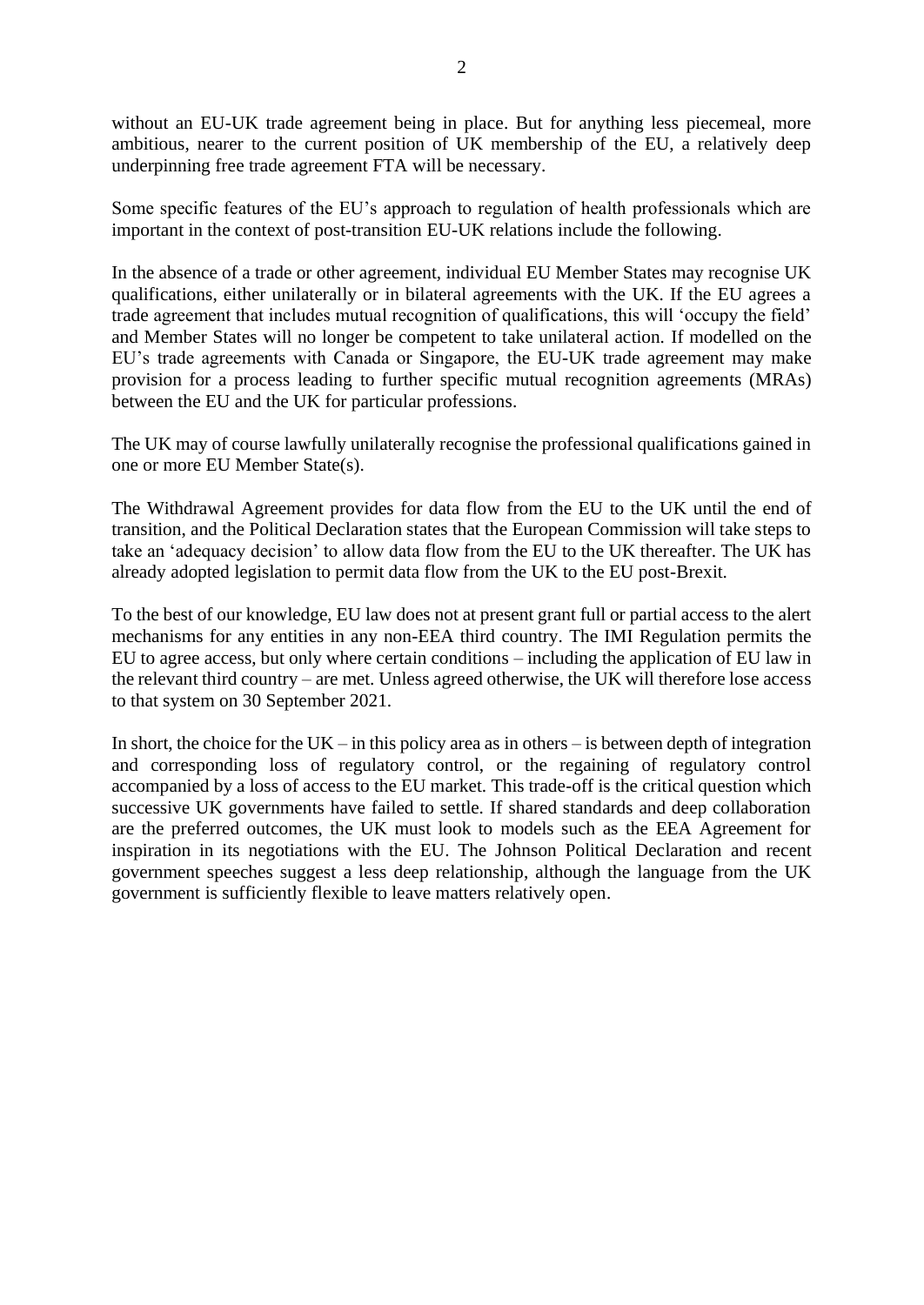#### **1. Introduction and context**

The EU-27 and UK reached an Agreement on the Withdrawal of the United Kingdom from the EU.<sup>1</sup> The Agreement entered into effect on 31 January 2020, following the enactment of the requisite implementation legislation (known as the 'Withdrawal Agreement Bill') by the UK Parliament. The UK left the EU on 31 January 2020. A 'transitional period', during which time EU law will continue to apply in most respects as it currently does in the UK, will end on 31 December 2020, unless the EU and EU agree by 1 July 2020 to extend this period. The December 2019 Johnson government's manifesto stated that no such extension would be sought.

During the transition period, the intention is that the EU and UK will agree their future (trade) relationship(s). In general, it takes significantly longer than 11 months to negotiate such an international agreement. This raises the possibility that the EU and UK's trade relationship will be WTO terms only, on 1 January 2021. Neither the EU nor the UK government seek such terms for their future relationship. Rather, the (Johnson-renegotiated) Political Declaration on the future EU-UK relationship suggests an 'ambitious, broad, deep and flexible partnership'. The Political Declaration is neither legally binding nor precisely written enough to determine much about what the future EU-UK relationship will look like. Neither are recent statements from the Johnson government.<sup>2</sup> There is scope within these statements for a range of models. The question, then, is what each side in the negotiation will seek. The EU has been clear about its 'red lines': for instance, access to the EU market is contingent on regulatory alignment. Commentators have pointed out that Johnson's government has yet to speak with such clarity. In a choice between a 'bare bones' FTA, and a 'softer' Brexit involving a relationship closer to the status quo, all is still open.<sup>3</sup>

In this briefing paper, we address the following questions:

- 1. How to get as close as possible to the status quo in relation to the mutual recognition of professional qualifications.
- 2. How to get as close as possible to the status quo in relation to the alert mechanism on professional misconduct.

We first outline briefly the status quo, and the position under the Withdrawal Agreement until the end of transition. Then we turn to the legal constraints on the EU in its negotiation and agreeing of trade relationships, and to the possible models for a post-transition EU-UK trade relationship. We consider in detail their implications for mutual recognition of qualifications, drawing on existing examples. Finally, we consider the post-transition position on data sharing on professional misconduct, elaborating the GDPR rules, and the provisions in the IMI Regulation concerning access of 'third countries' to that information exchange mechanism.

<sup>1</sup> Agreement on the withdrawal of the United Kingdom of Great Britain and Northern Ireland from the European Union and European Atomic Energy Community, C 66 I/01 OJEU (2019).

<sup>2</sup> See, eg, Johnson Greenwich speech 3 February 202[0 https://www.gov.uk/government/speeches/pm-speech-in](https://www.gov.uk/government/speeches/pm-speech-in-greenwich-3-february-2020)[greenwich-3-february-2020.](https://www.gov.uk/government/speeches/pm-speech-in-greenwich-3-february-2020)

<sup>3</sup> See A Menon, 'What will Boris Johnson's majority mean for Brexit?' The Guardian 13 December 2019. [https://www.theguardian.com/commentisfree/2019/dec/13/boris-johnson-brexit-leave](https://www.theguardian.com/commentisfree/2019/dec/13/boris-johnson-brexit-leave-eu?CMP=Share_iOSApp_Other)[eu?CMP=Share\\_iOSApp\\_Other](https://www.theguardian.com/commentisfree/2019/dec/13/boris-johnson-brexit-leave-eu?CMP=Share_iOSApp_Other)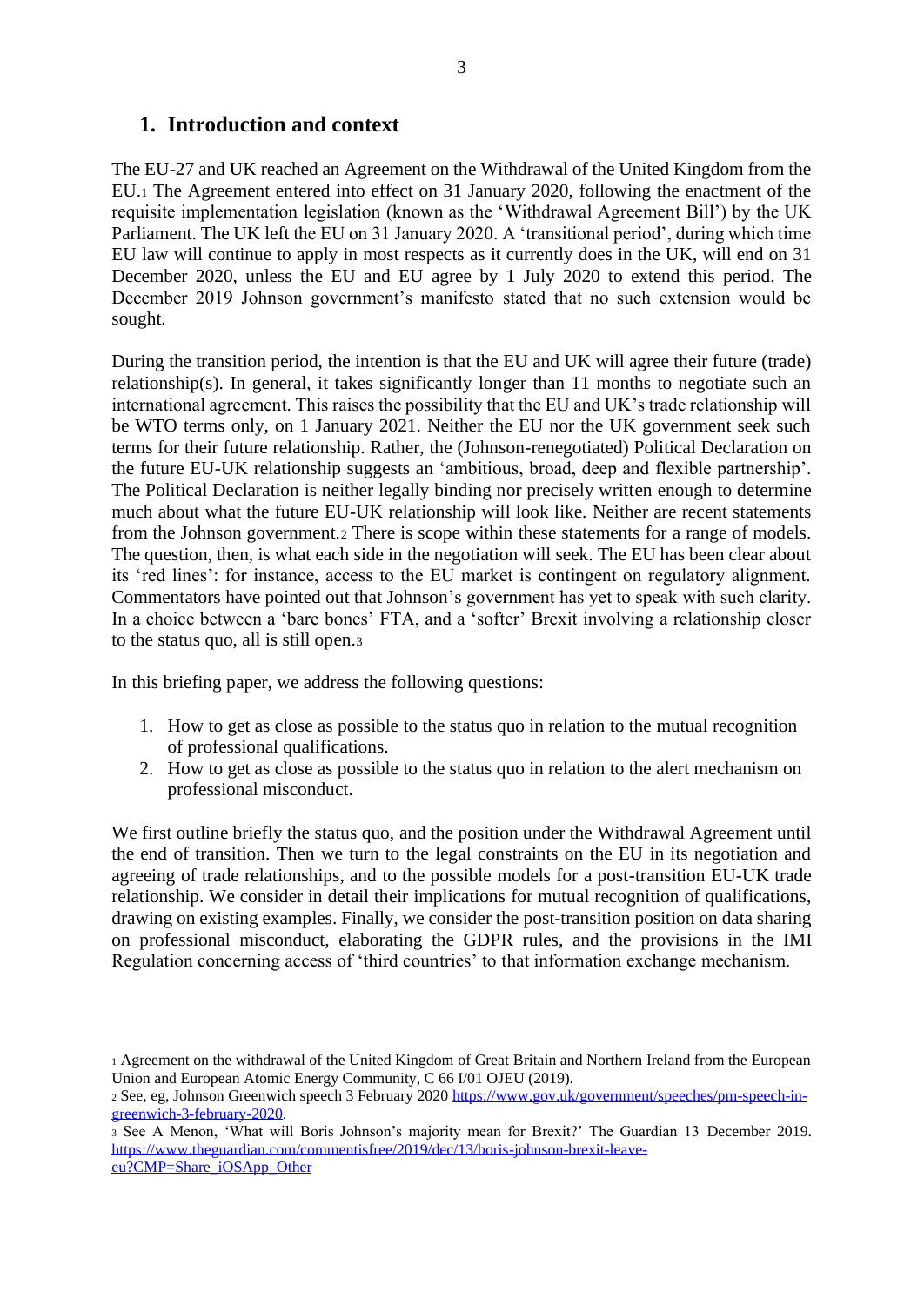#### **1.1 Status quo for mutual recognition of qualifications**

The EU's Directive 2005/36/EC on the mutual recognition of professional qualifications<sup>4</sup> makes it possible for a professional to exercise her rights to work, 5 become established for provide services<sup>7</sup> in another Member State and conduct professional activity on the same terms as nationals (or non-nationals with host Member State qualifications). The Directive does this by providing for the recognition of home Member State qualifications in a host Member State. Put simply, the Directive supports the exercise of free movement rights.<sup>8</sup> Its detailed rules are enforceable by individuals in national courts, and supported by administrative and institutional structures of cooperation between relevant administrative authorities and professional bodies. This means that the practical realities for migrant professionals within the EU make accessing a market in another Member State significantly easier than elsewhere.

The Directive provides for a general system that applies to professions not covered by specific provisions elsewhere in the Directive. So, for instance, lawyers trained in a system that differs from that of the host Member State must either sit an aptitude test or complete an adaptation period in order for their qualifications to be recognised in another Member State.

The competent authority in each Member State must allow access to and pursuit of a profession under the same conditions as apply to nationals, as long as the applicant holds a training qualification from another Member State which shows that she has a level of training at least equivalent to the level immediately prior to that required of home nationals. Alternatively, if access to the profession is not subject to rules on professional qualification in an applicant's home state, but is regulated in the host state, then the applicant must demonstrate two years full time professional experience over the proceeding 10 years.<sup>9</sup>

<sup>6</sup> Articles 49 – 55 TFEU, interpreted in: Case C-340/89 *Irene Vlassopoulou v Ministerium für Justiz, Bundes- und Europaangelegenheiten Baden-Württemberg* [1991] ECR I-2357; Case C-55/94, *Reinhard Gebhard v Consiglio dell' Ordine degli Avvocati e Procuratori di Milano* [1995] ECR I-4165; Case C-212/97*, Centros Ltd v Erhvervsog Selskabsstyrelsen* [1999] ECR I-1459; Case C-238/98, *Hugo Fernando Hocsman v Ministre de l'Emploi et de la Solidarité* [2000] ECR I-6623.

<sup>7</sup> Articles 56-62 TFEU, interpreted in: Case C-76/90 *Manfred Säger v Dennemeyer & Co. Ltd* [1991] ECR I-4221. <sup>8</sup> Also recognised in the institution of EU citizenship – see: Articles 18 and 20-21 TFEU, interpreted in: *Case C-413/99 Baumbast and R v Secretary of State for the Home Department* [2002] ECR I-7091; Case C-138/02 *Collins v Secretary of State for Work and Pensions* [2004] ECR I-2703; Case C-456/02 *Trojani v CPAS* [2004] ECR-7573; Case C-200/02 *Zhu and Chen v Secretary of State for the Home Department* [2004] ECR I-9925; Case C-135/08 *Rottmann v Freistadt Bayern* [2010] ECR I-1449; Case C-434/09 *McCarthy v Secretary of State for the Home Department* [2011] ECR I-3375. EU citizenship is fleshed out further in Directive 2004/38/EC of the European Parliament and of the Council of 29 April 2004 on the right of citizens of the Union and their family members to move and reside freely within the territory of the Member States [2004] OJ L 229/35.

<sup>9</sup> Member States may require applicants to meet supplementary requirements before recognising their qualifications, for example, where their existing training was a year shorter than is required in the host state or was substantially different from that required by the host state. The supplementary requirements could include an aptitude test or a period of training/adaptation of up to three years.

<sup>4</sup> Directive 2005/36/EC of the European Parliament and of the Council of 7 September 2005 on the recognition of professional qualifications [2005] OJ L 255/22.

<sup>5</sup> Articles 45 – 48 TFEU, interpreted in: Case 139/85 *RH Kempf v Staatssecretaris van Justitie* [1986] ECR 1741; Case 379/87 *Anita Groener v Minister for Education and the City of Dublin Vocational Educational Committee*  [1989] ECR 3967; Case C-415/93 *Union royale belge des sociétés de football association ASBL and Others v Jean-Marc Bosman* [1995] ECR I-4921; Case 176/96 *Jyri Lehtonen and Castors Canada Dry Namur-Braine ASBL v Fédération royale belge des sociétés de basketball ASBL* [2000] ECR I-2681.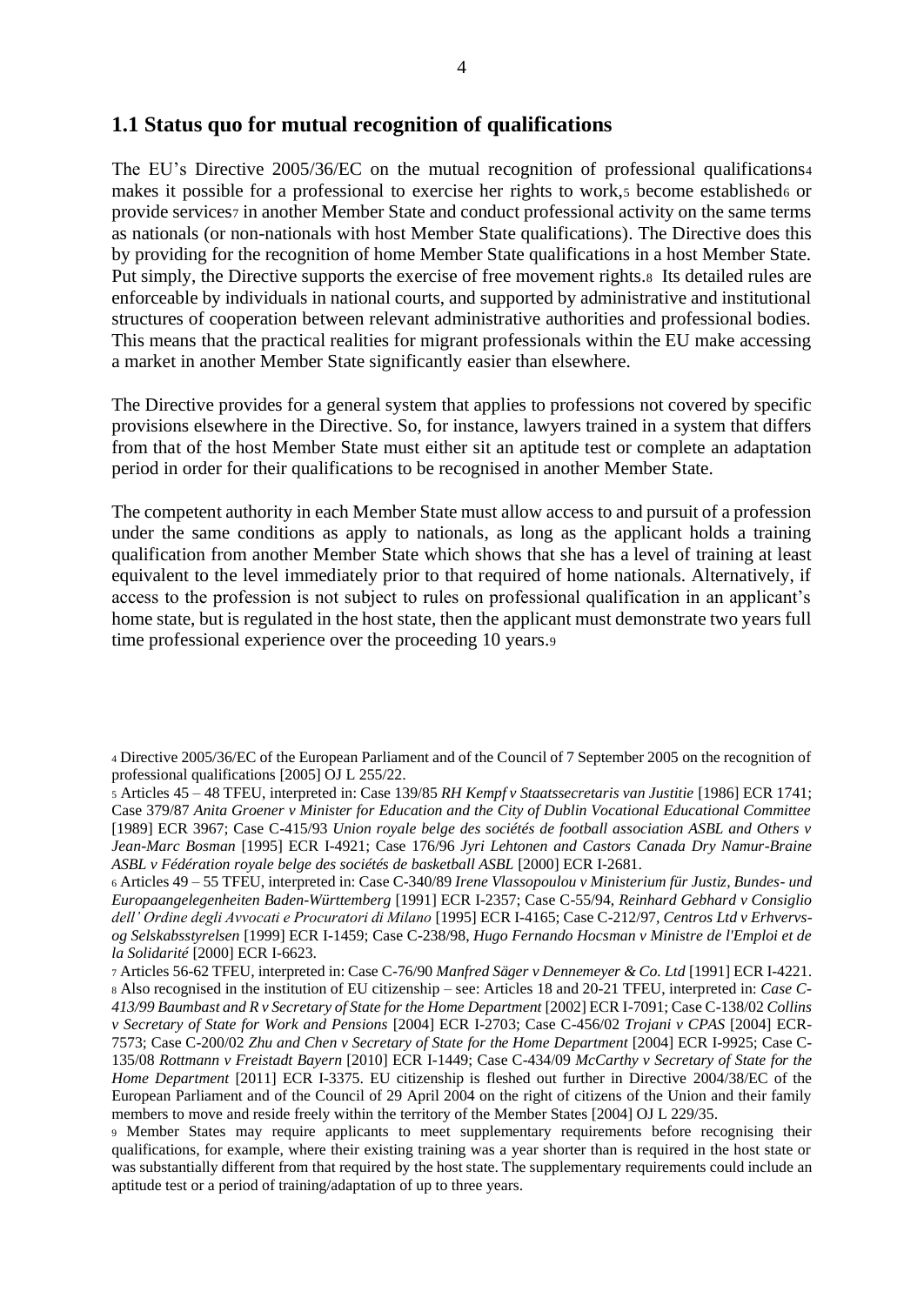The general system is based on the principle of mutual recognition.<sup>10</sup> Professional qualifications obtained from one Member State should in principle be recognised in others, subject to the application of measures that compensate for substantial differences in the levels of training between the home Member Stare and the host Member State.<sup>11</sup> These 'compensation measures' must be applied proportionately, and may not be used to impose unreasonable burdens on migrant professionals.

The general system, and its qualified mutual recognition model, do not, however, apply to doctors. Instead, doctors are subject to an even more favourable unqualified system of mutual recognition.<sup>12</sup> Under this system each Member State is required to *automatically* recognise training certificates relating to doctors (and several other professions13). This approach to mutual recognition operates in conjunction with partial harmonisation as regards training requirements. These essentially pertain to minimum standards relating to training conditions and duration of studies. The Directive also includes a list of the formal qualifications that conform to it.<sup>14</sup> Doctors (or indeed other holders) of these qualifications are free to practise their profession throughout the EU.

The exercise of rights to free movement by doctors means that the competent authorities relating to the profession, and indeed others, may need to exchange information. For instance, in respect of doctors there may be a need to ensure those who are 'struck off' and can no longer practise in one Member State can be tracked in other Member States. In this example Member State competent authorities are able to maintain the professional standards of the profession and the safety of their patients. The Internal Market Information (IMI) system fulfils this function by enabling such information to be exchanged between Member State competent authorities. Since significant elements of professional qualifications for doctors are subject to partial harmonisation, the information exchanged effectively relates to licensing, including suspensions and withdrawals of licences, and professional misconduct.

This is a particularly deep approach and is virtually unique among Mutual Recognition Agreements (MRAs) for professional qualifications worldwide. The nearest equivalent may be the Trans-Tasman Mutual Recognition Arrangement between New Zealand and Australia (TTMRA) which is a bilateral MRA providing for automatic recognition for all qualifications except those of medical doctors.<sup>15</sup>

<sup>10</sup> Derived from case law – see: Case C-340/89 *Vlassopoulou* above.

<sup>11</sup> For the meaning of 'regulated profession' to which the general system applies, see: Case C-313/01, *Christine Morgenbesser v Consiglio dell' Ordine degli avvocati di Genova* [2003] ECR I-13467. The examination of equivalence must be carried out in light of the academic and professional training and experience as a whole before requiring a candidate to take an aptitude test – see: Case C-345/08, *Krzystof Peśla* [2009] ECR I-11049. <sup>12</sup> Chapter III, Directive 2005/36/EC. Chapter II provides for automatic recognition of qualifications attested by professional experience in certain industrial, craft and commercial activities.

<sup>13</sup> Including nurses responsible for general care.

<sup>14</sup> Annex V, Directive 2005/36/EC.

<sup>15</sup> See [https://unctad.org/meetings/en/Presentation/tncd2019-05-03\\_Qalo.pdf.](https://unctad.org/meetings/en/Presentation/tncd2019-05-03_Qalo.pdf)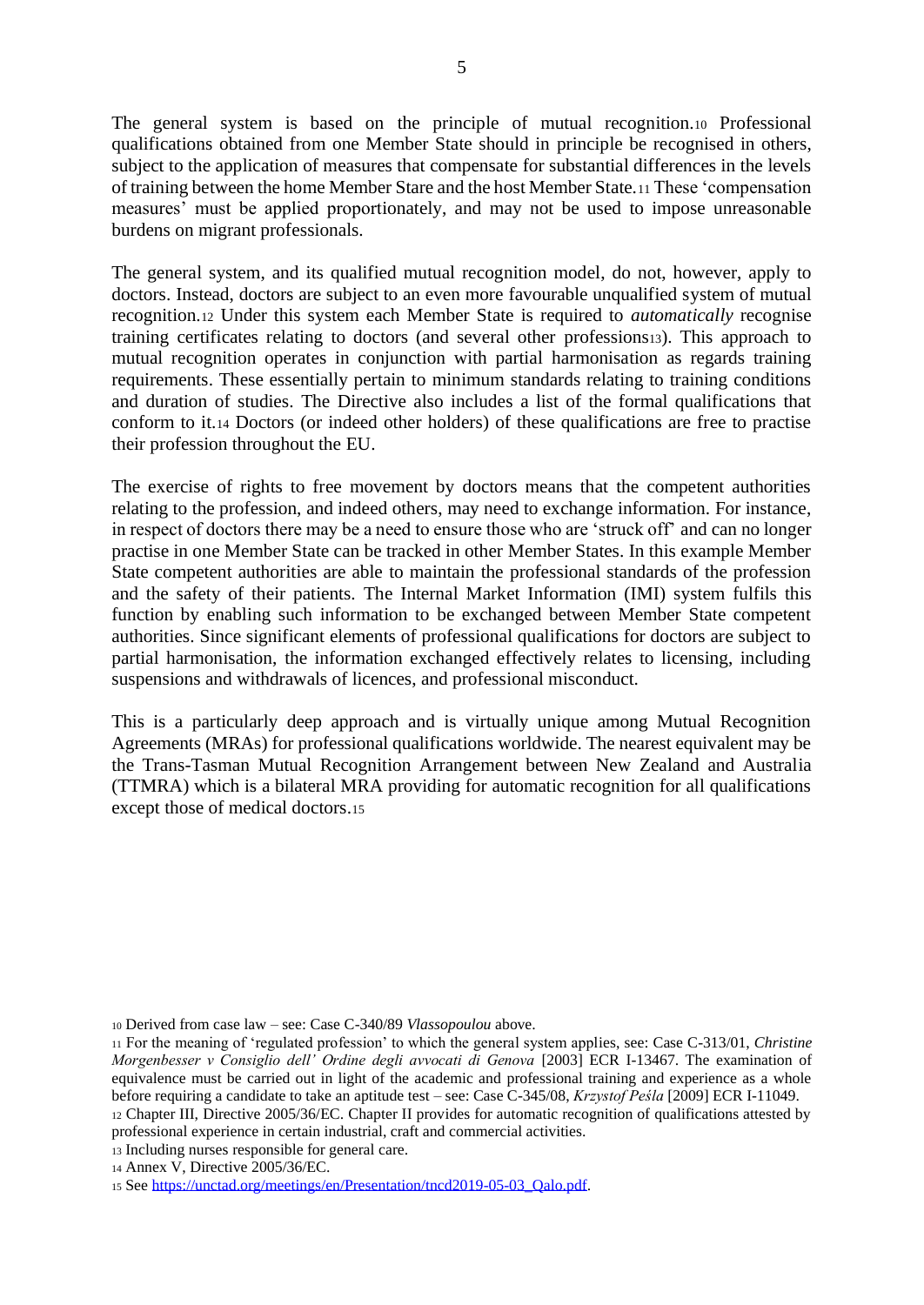### **1.2 Status quo for the Internal Market Information System, encompassing the alert mechanism**

The alert mechanism is covered by Article 56a of Directive 2005/36/EC<sup>16</sup> and by the IMI Regulation 1024/2012.<sup>17</sup> The IMI Regulation is based on Article 114 TFEU, which is the EU's internal market competence. Internal market is an area of 'shared' competence, between the EU and its Member States.<sup>18</sup> The purpose of the IMI system is to improve the functioning of the internal market.<sup>19</sup>

In the short term, the Withdrawal Agreement provides for a transitional period, during which EU law applies in the UK, even though the UK has left the EU.<sup>20</sup> During this time, the UK is able to access the IMI system as before. The transitional period is due to end on 31 December 2020.<sup>21</sup> In general, at the end of transition, the UK will cease to have access to any EU network, information system or database.<sup>22</sup> But by derogation, the Withdrawal Agreement, Article 29 explicitly provides that the UK will continue to be able to access the IMI system for 9 months after the end of transition. So the key date for IMI access to be negotiated, or at least for access to the alert system part of the IMI, is 30 September 2021.

#### **2. Post-transition EU-UK (trade) relationship**

There is an important correlation between what level of cooperation and integration a third country has with the EU *in general* and what level of cooperation and integration can be achieved between professional bodies that regulate qualifications in that third country with their EU counterparts. Hence we consider the possibilities for a general post-transition UK-EU relationship before exploring the options available for mutual recognition of qualifications agreements.

#### **2.1 EU-third country relationships: legal limitations**

In order to consider the legal limitations on EU-UK relationships post-transition, we first provide some basic definitions of the two key participants under consideration: the European Union and the UK as a 'third country'.

The EU is not a state. The EU is a legally created entity comprising 27 Member States, by the agreement of the governments of those Member States. This agreement (now embodied in the Treaty on European Union (TEU) and Treaty on the Functioning of the EU (TFEU), and all the law that flows from those international instruments) informs the EU's objectives of economic and political union. But the TEU and TFEU, as interpreted by the CJEU, also comprise the legal bases by which the EU's powers and competence are constrained. These legal texts are

<sup>19</sup> IMI Regulation, recital 4.

<sup>16</sup> See above n 3.

<sup>17</sup> Regulation (EU) No 1024/2012 of the European Parliament and of the Council of 25 October 2012 on administrative cooperation through the Internal Market Information System and repealing Commission Decision 2008/49/EC (the IMI Regulation) OJ L 316 14.11.2012, p. 1.

<sup>18</sup> Article 4 TFEU.

<sup>20</sup> Withdrawal Agreement, Articles 126 and 127.

<sup>21</sup> Withdrawal Agreement, Article 126. Unless the EU and UK agree, before 1 July 2020, through the Withdrawal Agreement's Joint Committee, to extend this period, see Article 132.

<sup>22</sup> Withdrawal Agreement, Article 8.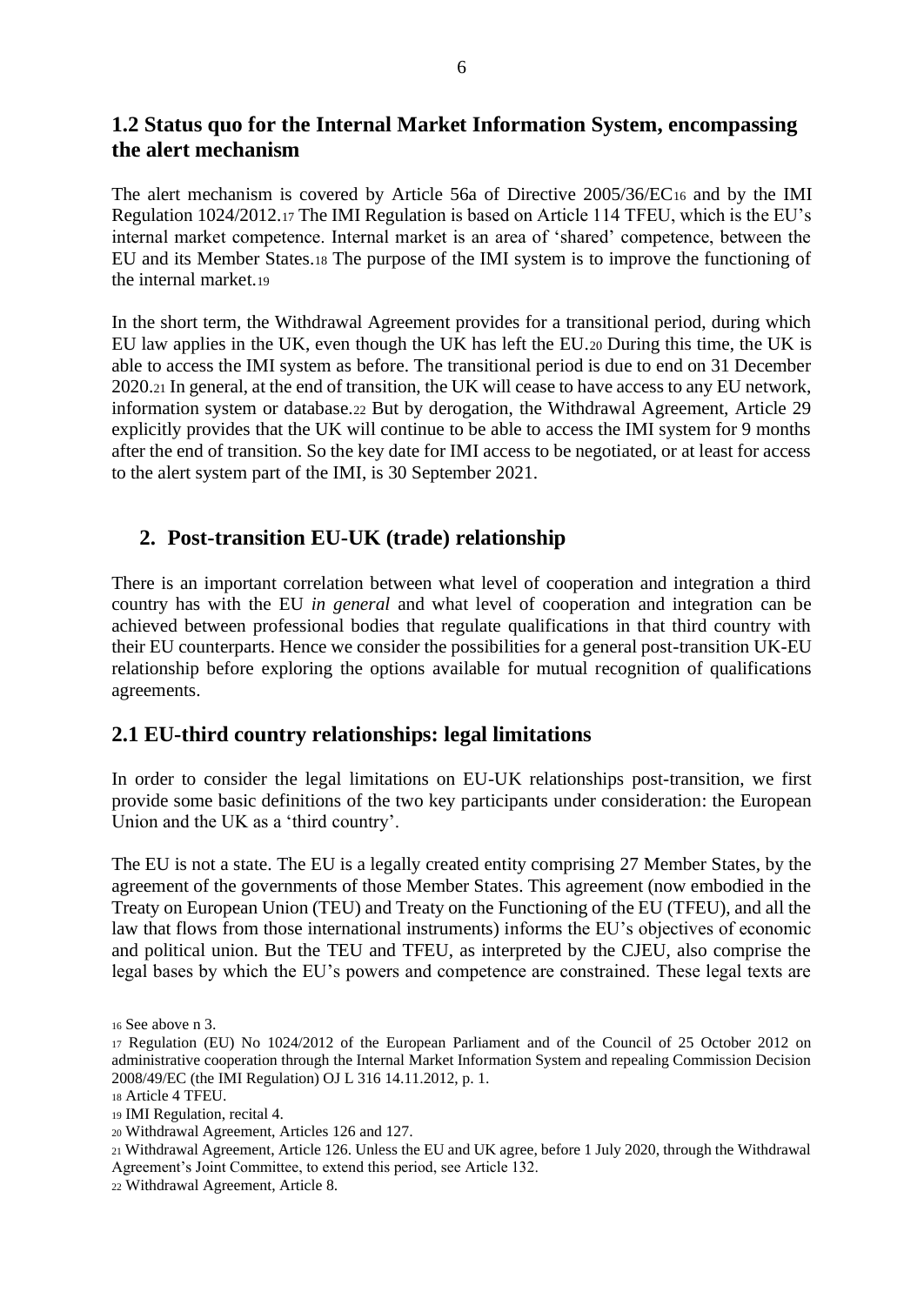crucial to determining the EU's competence to enter into agreements with what are known as 'third countries'.

The TEU and TFEU envisage two types of country: EU Member States and 'third countries'. The only commonality between all third countries is that they are not Member States of the EU and therefore they cannot enjoy the same cooperation with and participation within the EU as the Member States. Other than being an EU Member State, it is in principle not legally possible to go beyond third country cooperation, for instance, as the May government suggested, as a 'former EU Member State'*.* Even the closest cooperation, for instance, within the EEA, or association agreements with countries seeking to join the EU, is still, legally speaking, 'third country cooperation' from the point of view of the EU. But there is significant variation in the types and levels of cooperation between the EU and different 'third countries' or groups of third countries. The US, Switzerland, and the EEA, for example, all fall on different points of the spectrum of cooperation and participation.

Legal limits to the EU's competence are outlined in the TEU and TFEU. They are of two broad types:

- Substantive limits to the contents of what the EU may lawfully agree with third countries;
- Procedural limits to how those agreements must be negotiated, ratified and enter into force.

Mutual recognition of qualifications falls within the broad parameters of the EU's external trade policy – the various bases on which the EU agrees to trade with the rest of the world. The EU's competence in external trade policy determines:

- To what extent the EU may lawfully negotiate trade agreements with third countries;
- To what extent the EU may do this without the involvement of its Member States (known as 'exclusive competence')? (*procedural* points);
- What legal limits there are on the *contents* of trade agreements that the EU negotiates (a point of *substance*).

The TFEU's aim is 'the progressive abolition of restrictions on international trade'. The EU aims to be 'a strong and united player on the international scene, rather than a more or less effective coordination platform'<sup>23</sup> for its Member States.

Under the Common Commercial Policy (CCP), Article 207 TFEU sets out the scope of trade to include goods, services, commercial aspects of intellectual property, and foreign direct investment.<sup>24</sup>

*Procedurally*, Article 3 TFEU confirmed these as the exclusive competence of the EU. Where a FTA includes areas outside of these (such as non-direct investment or investor-state dispute

<sup>23</sup> https://epin.org/wp-content/uploads/2019/02/EPIN\_wp43-Erlbacher-External-Competences.pdf.

<sup>24</sup> See, eg, Steve Peers (2016) The EU's future trade policy starts to take shape: the Opinion on the EU/Singapore FTA[.](https://eulawanalysis.blogspot.com/2016/12/the-eus-future-trade-policy-starts-to.html) [https://eulawanalysis.blogspot.com/2016/12/the-eus-future-trade-policy-starts-to.html.](https://eulawanalysis.blogspot.com/2016/12/the-eus-future-trade-policy-starts-to.html) Last accessed 11 August 2019.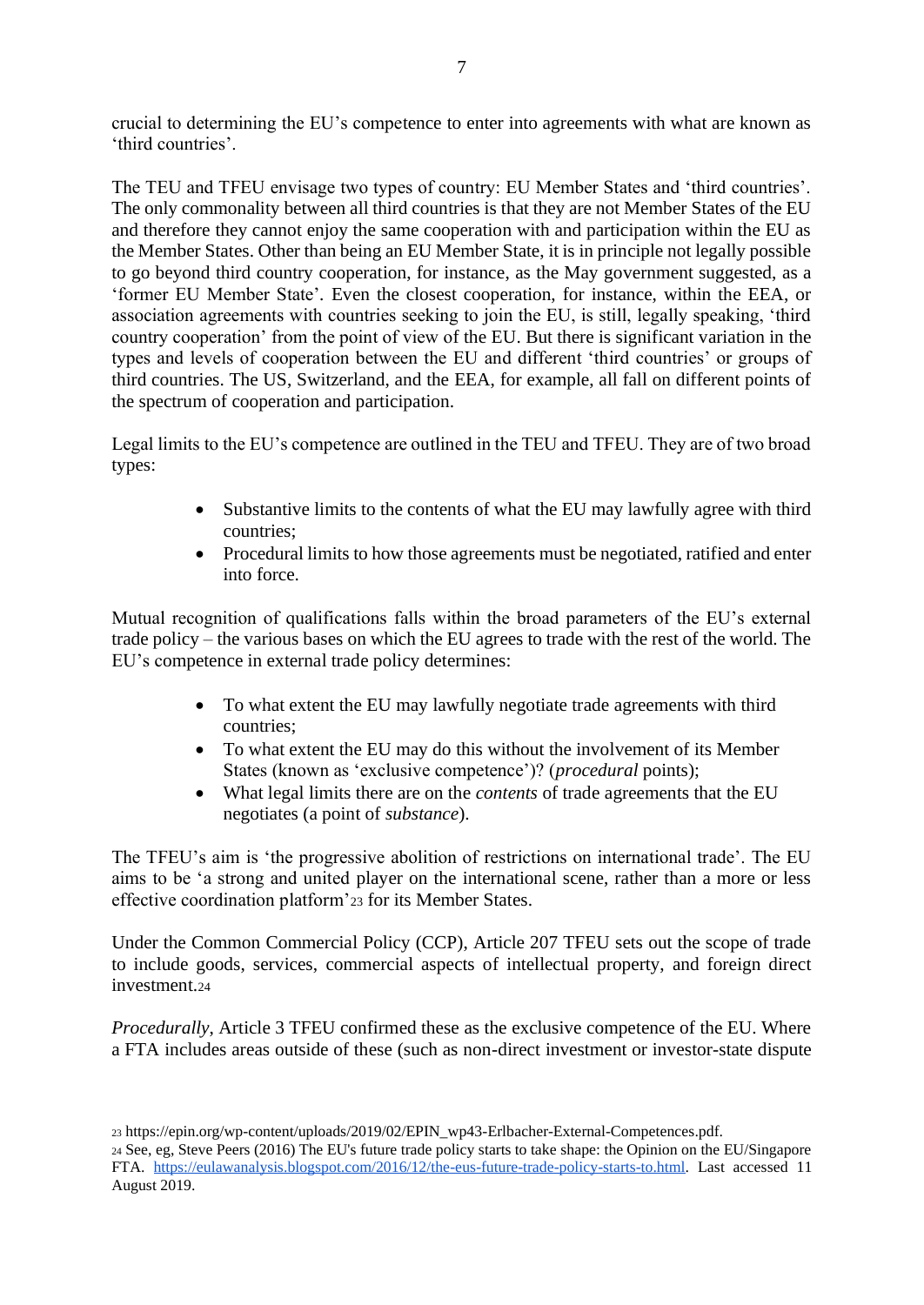settlement (ISDS)), the EU may not conclude the agreement alone, but the Member States also have to agree it (known as a 'mixed agreement').25

As trade in services is an exclusive EU external competence, it would seem that mutual recognition of qualifications falls within that category. However, freedom of establishment and movement of human beings are areas of shared EU-Member State (MS) competence. Hence, the likelihood that an EU-UK FTA may have to be a mixed agreement should be borne in mind, given that a broader FTA between the EU and the UK is likely to encompass areas beyond those of exclusive EU competence. Put differently, in this case an EU-UK FTA would have to be agreed by the EU and its MSs, on the one side, and the UK, on the other.

However, even if it is within the EU's remit to negotiate and conclude an agreement independently, this does not guarantee that its content adheres to the limitations on EU competence set out in the TEU and TFEU. *Substantively*, the EU may not, for instance, agree FTAs that are incompatible with the Treaties, including fundamental rights. FTAs, for instance, must respect the autonomy of the EU and its legal order. However, it is permissible for the EU to agree to establishing a new institution to interpret and apply provisions of a FTA, as is the case in the EU-Canada FTA (CETA).<sup>26</sup>

Furthermore, *substantively* the EU may not agree other types of cooperation agreements that undermine the EU's CCP. If an agreement to cooperate in science and technology, for instance, grants access to the EU's market in products or services, then it is a FTA in the terms of EU law, and EU law on FTA competences applies.

To summarise:

- An EU-UK FTA could lawfully encompass cooperation in the form of mutual recognition of qualifications
- Those aspects of such a FTA would be within the EU's shared competence
- And the FTA as a whole would have to be considered to determine whether *procedurally* each EU Member State would, in effect, have a veto
- *Substantively*, an EU-UK FTA must respect the Treaties, including, for instance, fundamental rights, and the autonomy of the EU legal order
- An EU-UK FTA could not lawfully give the UK identical access to the EU market as an EU Member State
- An EU-UK FTA could lawfully extend EU standards to the UK
- An EU-UK FTA could lawfully include an institution for dispute settlement.

Note, however, that all of the above rules have been fleshed out by decisions of the CJEU, as well as changing over time as the EU's foundational treaties (the TFEU and TEU) changes. Neither the procedural nor the substantive aspects of EU competence are static. Rather, they should be understood as *dynamic*. The legal constraints on the EU's competence are important: nothing is 'simply a political decision' because of the nature of the EU. But the way those legal constraints are interpreted changes over time, and in response to non-legal (political) situations.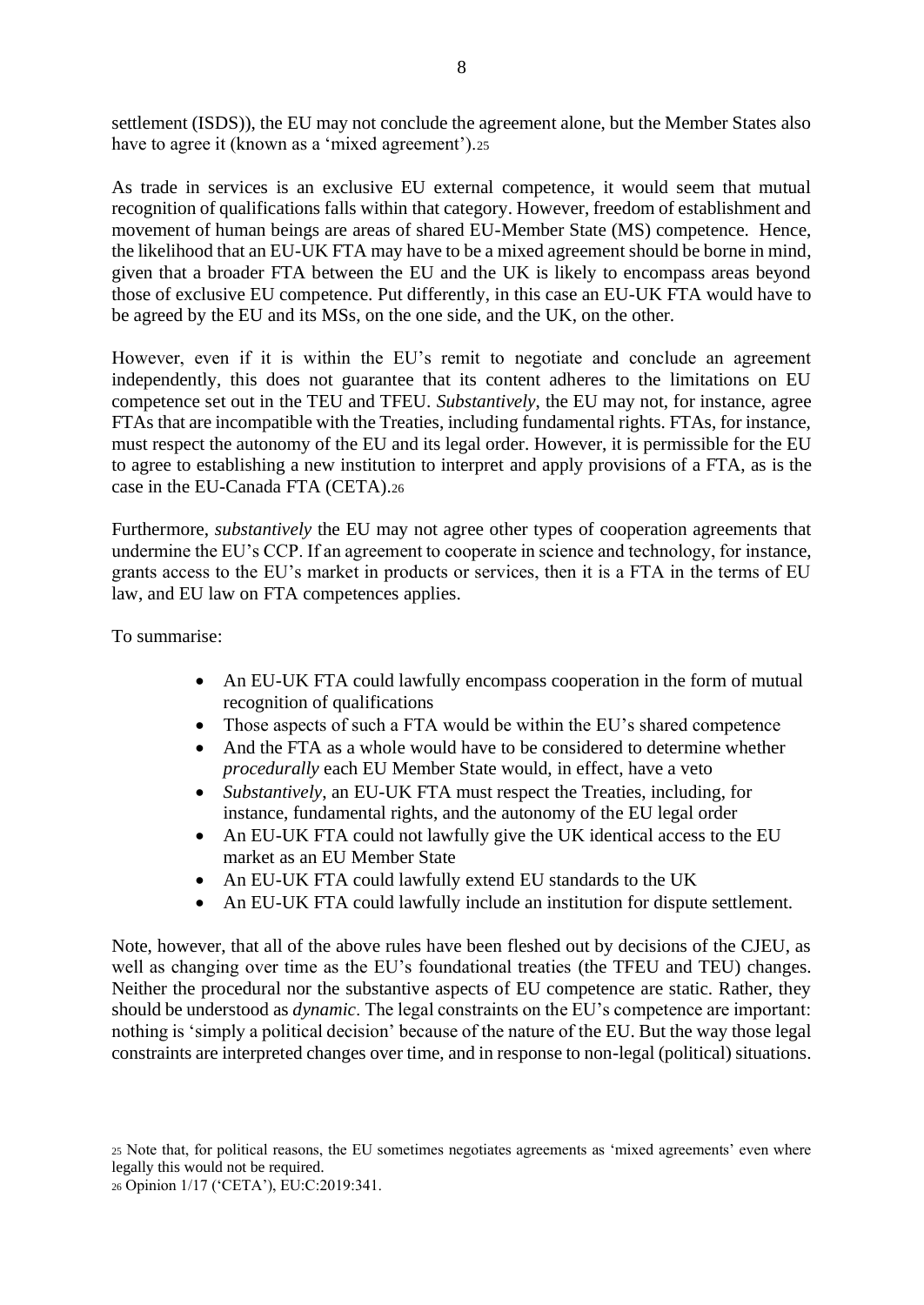#### **2.2 EU-third country relationships: possible models**

The EU has trade agreements with over 70 countries.<sup>27</sup> There is evidently a range of options along the spectrum of integration and cooperation within the broad umbrella terms of 'third country relationship', and 'FTA'. An EU-UK FTA could in principle occupy any point on that spectrum.

For those seeking a deeply cooperative relationship, however, the FTA on the European Economic Area (EEA) offers a particularly useful case study. Outside of EU Membership, the EEA European Free Trade Association (EFTA) States (Iceland, Liechtenstein and Norway) have the closest cooperative relationship with the EU, and full access to its internal market.

The Agreement on the European Economic Area has been in force since 1 January 1994. It creates a single market encompassing the EU, and three EFTA States, Iceland, Liechtenstein and Norway. The fourth EFTA State, Switzerland, is not party to the EEA, but instead has a series of complex bilateral agreements with the EU. The Agreement on the EEA gives all entities within that single market equal rights to access the market and imposes equal obligations on them. EU legislation on free movement of products, services, persons and capital applies throughout the EEA single market, including in Iceland, Liechtenstein and Norway. The Agreement covers EU cooperation with those states in related areas, which include mutual recognition of qualifications.

The Agreement represents a compromise: Iceland, Liechtenstein and Norway agree to apply EU legislation which they do not participate in creating, and to contribute towards the EU's budget, in exchange for access to the EU's market. Unlike for EU Member States, in Iceland and Norway,<sup>28</sup> measures of EU law have to be implemented domestically: they do not automatically become part of the 'law of the land' (as is the case with the EU doctrine of direct applicability). Moreover, the doctrine of 'primacy' of law (where a piece of national law that is inconsistent with applicable EU law must be 'disapplied' by national courts<sub>29</sub>) does not apply under the EEA. Nor are domestic courts obliged to refer questions of EEA law to the EFTA Court, and if they do ask for an Advisory Opinion from that Court, the Advisory Opinion is not formally binding on domestic courts.<sup>30</sup>

Compliance by the EU Member States with this agreement is secured by the European Commission and CJEU. Compliance by Iceland, Liechtenstein and Norway is secured by the EFTA Surveillance Authority and the EFTA Court. This 'two pillar' or 'twin track' institutional architecture, and especially the independent EFTA Court compensates those countries' restriction of sovereignty.31 But the EFTA Court is formally obliged to interpret EEA provisions in conformity with rulings of the CJEU before the EEA, and to take account

<sup>27</sup> See Full Fact, 'Who trades with the EU on WTO terms?' [https://fullfact.org/europe/who-trades-eu-under-wto](https://fullfact.org/europe/who-trades-eu-under-wto-rules/)[rules/.](https://fullfact.org/europe/who-trades-eu-under-wto-rules/) Accessed 4 January 2020. See further, European Commission (2019) A balanced and progressive trade policy to harness globalisation. [https://ec.europa.eu/info/priorities/stronger-europe-world/balanced-and](https://ec.europa.eu/info/priorities/stronger-europe-world/balanced-and-progressive-trade-policy-harness-globalisation_en)[progressive-trade-policy-harness-globalisation\\_en.](https://ec.europa.eu/info/priorities/stronger-europe-world/balanced-and-progressive-trade-policy-harness-globalisation_en) Accessed 4 January 2020.

<sup>28</sup> Liechtenstein is different because its constitution means that international legal obligations are automatically part of its domestic law (it has a 'monist' legal system). That is not the case in UK constitutional law (which maintains a distinction between domestic and international law – it has a dualist' legal system).

<sup>29</sup> See *Factortame Ltd v Secretary of State for Transport* [1991] 1 AC 603.

<sup>30</sup> In practice, the threat of proceedings before the EFTA Surveillance Authority means that domestic courts would usually follow the EFTA Court's Advisory Opinions. See further C Franklin, ed, *The Effectiveness and Application of EU and EEA Law in National Courts* (Intersentia 2018).

<sup>31</sup> See further C Baudenbacher, ed, *The Handbook of EEA Law* (Springer 2016).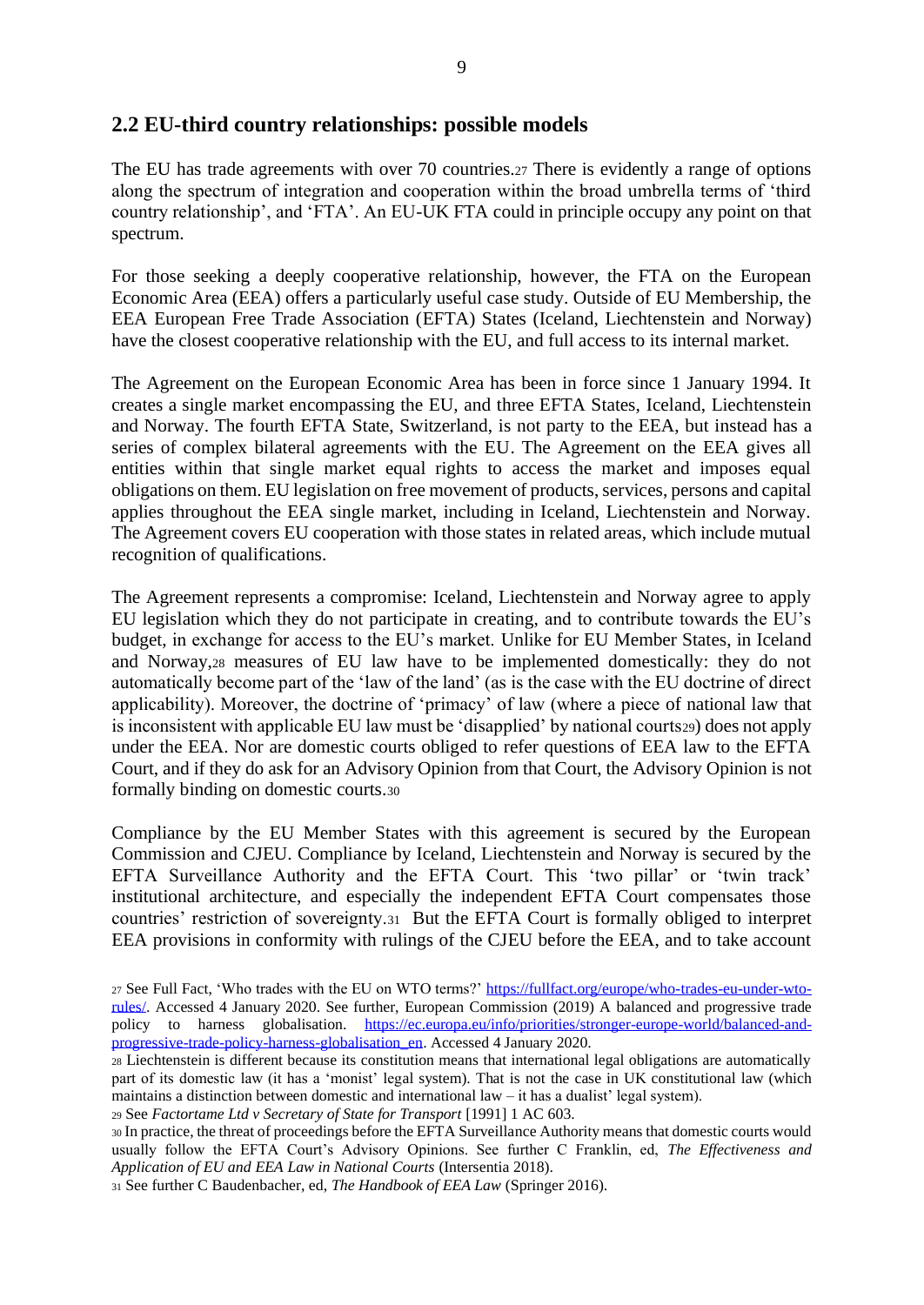of its rulings thereafter.<sup>32</sup> And domestic courts in Iceland and Norway interpret domestic law consistently with EEA law not because of EEA law obligations, but because they are obliged to do so in domestic law.<sup>33</sup>

At the time the Agreement on the EEA was concluded, it was unprecedented.

Until the EU entered into the EEA, it was not clear that the EU had the competence to do so. This competence was tested before the CJEU, which held that the originally-proposed EEA was, in part, beyond the EU's competence.<sup>34</sup> In particular, the EU had no substantive competence to agree to the originally proposed EEA Court. The EEA Agreement was renegotiated, and the CJEU found that the new arrangements (including an EFTA Court) were within the EU's competence.35

As well as offering a model of an existing agreement, which could provide a blueprint for the 'deep and special relationship' the UK seeks with the EU, the EEA also illustrates that events in the non-legal (political) realm *can* forge new paths for the law to follow – as opposed to the law *entirely* constraining the politics.

## **3. Post-transition mutual recognition of qualifications**

#### **3.1 Third country qualifications in Directive 2005/36/EC**

In principle, Directive 2005/36/EC leaves intact the competence of each EU Member State to recognise qualifications from 'third countries'.36 However, the Directive obliges Member States of the EU to recognise 'third country' qualifications under the following limited circumstances. Recognition of a qualification is not, of course, the same as an entitlement to move to or reside in an EU Member State, those being matters of immigration law, within national competence.<sup>37</sup>

Where a Member State is considering evidence of formal qualifications, a formal qualification issued by a third country must be regarded as evidence of a formal qualification if the holder

<sup>34</sup> Opinion 1/91 ECLI:EU:C:1991:490.

<sup>32</sup> Article 6 EEA which obliges the EFTA Court to interpret EEA provisions consistently with the relevant CJEU case law *prior* to signature of the EEA (2 May 1992). Article 3 (2) of the Agreement between the EFTA States on the Establishment of a Surveillance Authority and a Court of Justice requires the EFTA Court to 'take due account' of the principles of EU Law laid down in rulings of the CJEU after that date. In practice, the EFTA Court consistently follows the CJEU's approach, even in post-1992 CJEU rulings. See C Franklin, ed, *The Effectiveness and Application of EU and EEA Law in National Courts* (Intersentia 2018), p8-10.

<sup>33</sup> See C Franklin, ed, *The Effectiveness and Application of EU and EEA Law in National Courts* (Intersentia 2018), p16-18; 322-332; 392-408.

<sup>35</sup> Opinion 1/92 ECLI:EU:C:1992:189. See Barbara Brandtner, 'The Drama of the EEA: comments on Opinions 1/91 and 1/92' (1992) 3 *European Journal of International Law* 300-32[8](http://www.ejil.org/pdfs/3/2/2042.pdf) [http://www.ejil.org/pdfs/3/2/2042.pdf.](http://www.ejil.org/pdfs/3/2/2042.pdf)

<sup>36</sup> Recital 10: "This Directive does not create an obstacle to the possibility of Member States recognising, in accordance with their rules, the professional qualifications acquired outside the territory of the European Union by third country nationals. All recognition should respect in any case minimum training conditions for certain professions."

<sup>37</sup> Subject to the obligations on Member States under Council Directive 2003/109/EC of 25 November 2003 concerning the status of third-country nationals who are long-term residents OJ L 16, 23.1.2004, p. 44–53, which obliges Member States to grant long-term residence to third country nationals who have been lawfully resident in their territory for five years or more*.*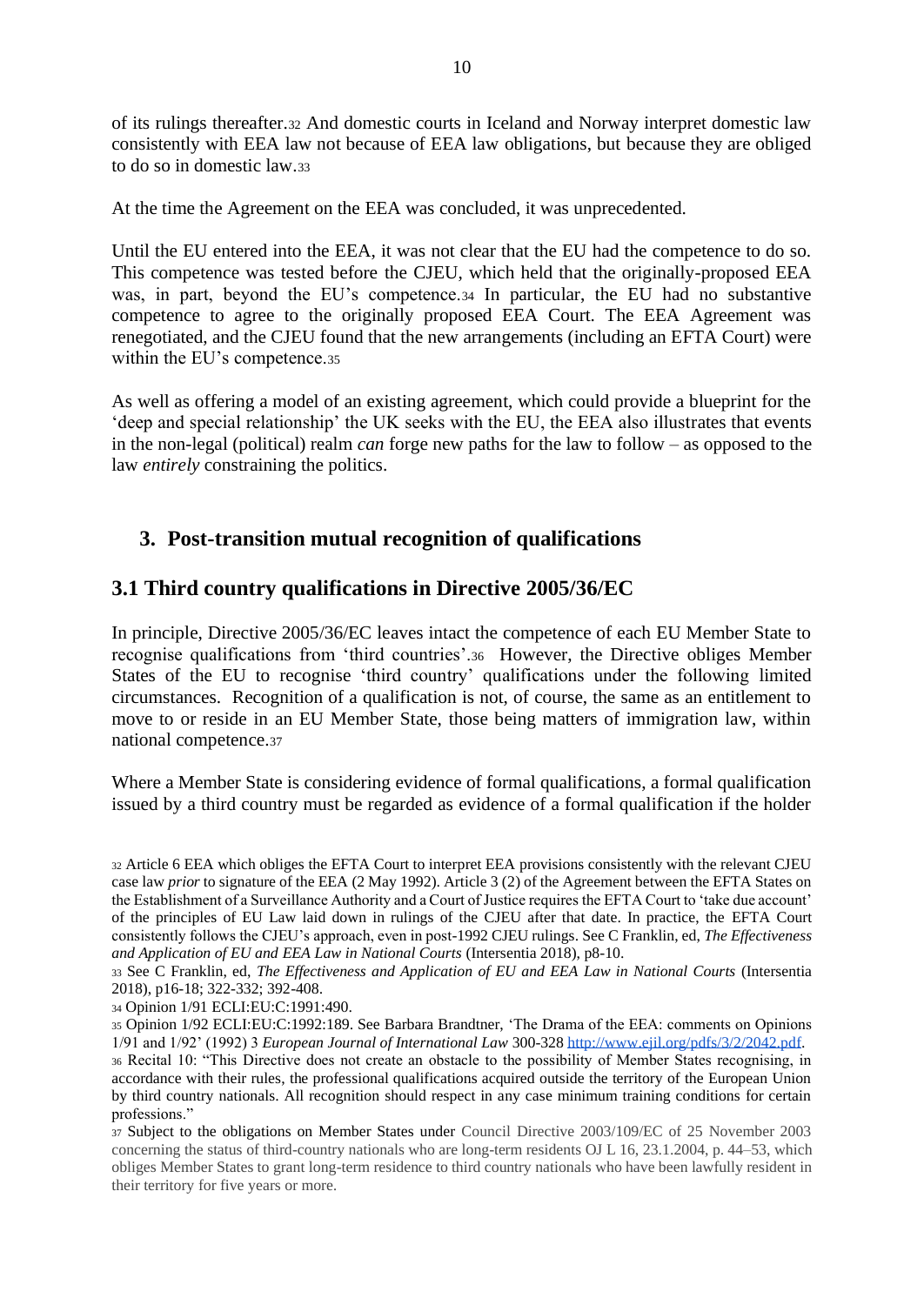of that qualification has three years' professional experience in that profession on the territory of the Member State which recognised that qualification under Article 2 (2) of the Directive.<sup>38</sup> So, even if nothing else is agreed, a holder of a UK qualification, post-Brexit and posttransition, will be able to have that qualification recognised in an EU Member State if she has been operating as a professional for at least three years in another Member State which recognised that profession (presumably, although Directive 2005/35/EC does not specify this, including recognition of that profession under the duties applicable at the relevant time to that Member State in EU law).

Furthermore, a Member State seeking to apply 'compensation measures' to a professional seeking to provide services in that Member State must give proportionate recognition to professional experience in a 'third country'.39 Professional experience in the UK must therefore be duly recognised, as experience in any other 'third country', under the terms of the Directive: but only in terms of when a Member State is seeking to apply 'compensation measures'.

### **3.2 Examples of Mutual Recognition of Qualifications in the EU's existing trade relationships with third countries.**

The EU's latest free trade agreements include those with Canada,<sup>40</sup> which entered into force provisionally on 21 September 2017, and with Singapore,<sup>41</sup> which entered into force on 21 November 2019. These are known as 'third generation' 'deep and comprehensive free trade agreements', as they represent the most ambitious type of trade agreements to which the EU is a party, setting aside the EEA which is significantly more ambitious than these.

These kinds of agreement seem to be the type of EU-UK agreement signalled by Johnson's Political Declaration. But they still fall far short of the trade agreement between the EU Member States; and of that between the EU and Norway, Iceland and Liechtenstein in the EEA. This is the case in many respects, including the way that they cover mutual recognition of qualifications.

## ● **The EU-Canada trade relationship**

Chapter 9 of CETA covers services. The EU and Canada ('the Parties') have agreed to allow access to each other's services markets, for instance by removing measures that restrict the number of service suppliers, monopolies, or economic means tests.42 Chapter 10 covers temporary stay for persons providing services, including professionals. These provisions leave intact the rules on professional qualifications that apply in Canada and the EU. Technical standards, licensing requirements and professional qualifications rules continue to apply as before. This approach is far from the mutual recognition of qualifications rules that apply within the EU and EEA (see section 1.1 above).

<sup>38</sup> Directive 2005/36/EC, Article 3 (3).

<sup>39</sup> Directive 2005/36/EC, Article 14 (5).

<sup>40</sup> Comprehensive Economic and Trade Agreement (CETA) between Canada, of the one part, and the European Union and its Member States, of the other part OJ L 11, 14.1.2017, p. 23–1079 and see [https://ec.europa.eu/trade/policy/in-focus/ceta/ceta-chapter-by-chapter/.](https://ec.europa.eu/trade/policy/in-focus/ceta/ceta-chapter-by-chapter/)

<sup>41</sup> Free trade Agreement between the European Union and the Republic of Singapore OJ L 294, 14.11.2019, p. 3– 755 and see [https://data.consilium.europa.eu/doc/document/ST-7972-2018-REV-1/en/pdf,](https://data.consilium.europa.eu/doc/document/ST-7972-2018-REV-1/en/pdf)

<sup>42</sup> CETA Article 9.6.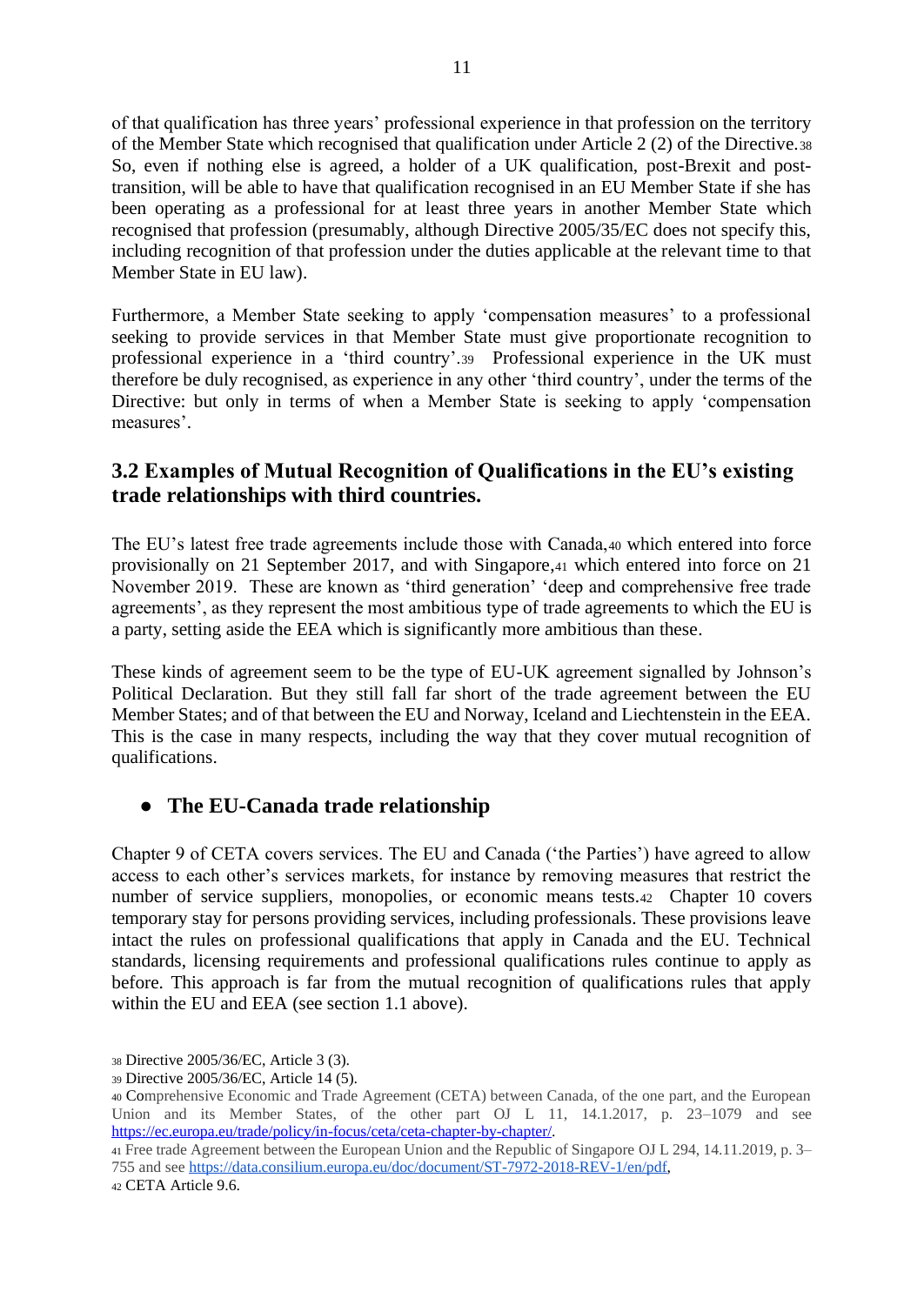Licensing and qualifications requirements and procedures that affect cross-border supply of services, pursuit of economic activity through establishment in the territory of the other Party, supply of a service through the presence of a natural person of the other Party on the territory of a Party<sup>43</sup> must be clear, transparent, objective, established in advance and publicly accessible.<sup>44</sup>

But these obligations in CETA are not enforceable by private individuals.<sup>45</sup> They are thus far from the position in EU law (and during the transition period under the Withdrawal Agreement) where the mutual recognition of qualifications rules are 'directly effective' and domestic courts in the UK and the Member States of the EU must enforce them, potentially referring to the CJEU in order to do so.

Chapter 11 of CETA sets up a *process*, whereby qualifications in Canada would be recognised in the EU and vice versa. Each of the Parties to CETA is obliged to encourage its relevant regulatory authorities to develop joint recommendations on proposed Mutual Recognition Agreements (MRAs) to the Joint Committee on Mutual Recognition of Professional Qualifications, which is set up under Article 26.2.1(b) CETA.<sup>46</sup> The joint recommendation must assess the potential value of an MRA, on the basis of criteria such as 'the existing level of market openness, industry needs, and business opportunities'. It must also 'provide an assessment as to the compatibility of the licensing or qualification regimes of the Parties, and the intended approach for the negotiation of an MRA'.<sup>47</sup>

As far as we have been able to ascertain, only one meeting of the Joint Committee on Mutual Recognition of Professional Qualifications has taken place so far, on 16 April 2019.<sup>48</sup> That meeting considered documents for an MRA on architects' qualifications.

## ● **The EU-Singapore trade relationship**

The EU and Singapore have agreed to provide preferential market access to each other's service providers in certain sectors. The FTA includes access for EU providers to access markets in Singapore for medical and dental services (though apparently not the other way around).<sup>49</sup> The EU and Singapore (the 'Parties') have agreed to remove some restrictions that would impede companies from providing services in each other's markets. These include removing restrictions on the number of services suppliers, the specific type of legal entity permitted, and foreign shareholding or equity limits. But technical standards, licensing requirements and professional qualifications rules continue to apply as before.

Chapter 8 of the EU-Singapore FTA covers services, establishment and electronic commerce. On mutual recognition of qualifications, Article 8.16 provides for a *process* by which mutual recognition may be achieved. It obliges the Parties to encourage relevant professional bodies to develop a detailed joint recommendation on mutual recognition, taking into account evidence on the economic benefits of such benefits, and the extent of regulatory compatibility

<sup>43</sup> CETA, Article 12.2.

<sup>44</sup> CETA Article 12.3.2.

<sup>45</sup> CETA Article 30.

<sup>46</sup> As per Article 11.3.1 CETA.

<sup>47</sup> Article 11.3.2 CETA.

<sup>48</sup> [https://trade.ec.europa.eu/doclib/docs/2018/december/tradoc\\_157559.pdf.](https://trade.ec.europa.eu/doclib/docs/2018/december/tradoc_157559.pdf)

<sup>49</sup> see [https://www.mti.gov.sg/-/media/MTI/Microsites/EUSFTA/SG-EU-Trade-and-Investment-7.pdf.](https://www.mti.gov.sg/-/media/MTI/Microsites/EUSFTA/SG-EU-Trade-and-Investment-7.pdf)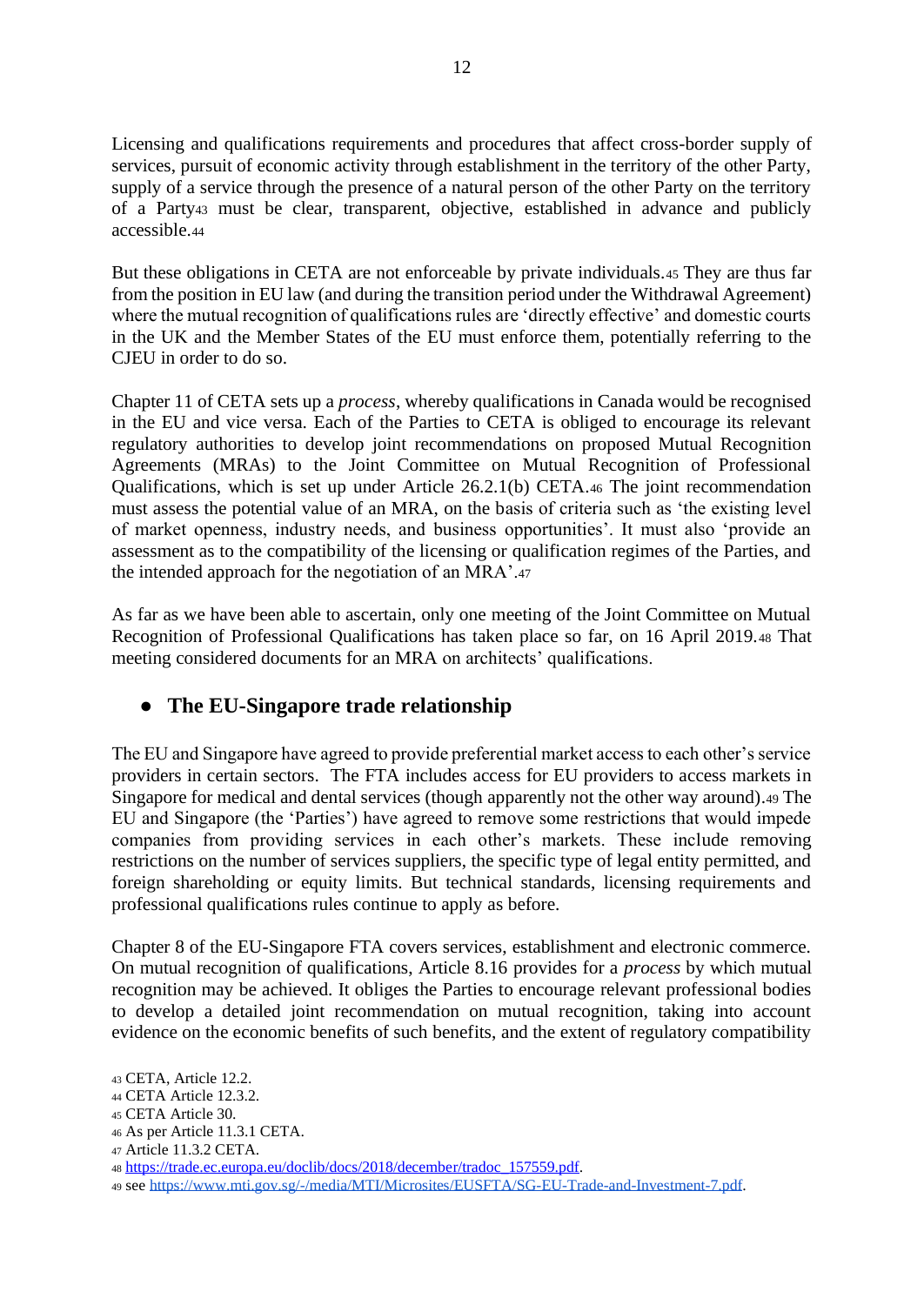between the two professional qualifications systems. This joint recommendation is to be put to the FTA's Committee on Trade in Services, Investment and Government Procurement, one of several 'Specialised Committees' established under the FTA's Article 16.2. If the Specialised Committee consider that the joint recommendation is consistent with the FTA, the Parties are obliged to negotiate a Mutual Recognition Agreement, through their competent authorities.

In the meantime, each Party is obliged, under Articles 8.17 and 13.4, to provide one or more 'Enquiry and Contact Points', to provide information to entrepreneurs and service suppliers seeking to access services markets in the other Party.

'Article 8.17 (3). Each Party shall establish or maintain appropriate mechanisms for responding to enquiries from any interested person of the other Party regarding any measures of general application which are proposed or in force, and their application. Enquiries may be addressed through the contact points established under paragraph 1 or any other mechanism, as appropriate.'

Licensing and qualification requirements and procedures must be clear, objective, transparent, pre-established, and accessible.<sup>50</sup>

But no provisions of the EU-Singapore FTA are directly effective, 51 so none of these obligations can be enforced by individual health professionals or any other service providers, or professional associations acting on their behalf.

#### ● **EU/Canada and EU/Singapore model: implications for MRAs**

The process, or 'roadmap', approach to MRAs, taken in the CETA and EU-Singapore trade agreements, is also found in examples of MRAs not involving the EU, but involving its Member States individually. For instance, the France-Québec Accord, establishes a common framework and procedure for the conclusion of occupation-specific MRAs. The accord means that regulatory bodies in each profession are given a framework within which to negotiate the specific eligibility requirements for recognition. More than 70 MRAs have been signed since the accord's entry into force in 2009.<sup>52</sup> The existence of the France-Québec Accord suggests that competence to enter into MRAs is not an exclusive EU competence, but is shared with the Member States.

Some bilateral MRAs exist between some Canadian provinces and some EU Member States.<sup>53</sup> It is not clear whether any of these cover health professionals. But what is important is that, like the France-Québec Accord, this shows that competence to negotiate MRAs rests with EU Member States, as well as at the EU level.

It follows that MRAs would therefore need to be 'mixed' agreements, negotiated by the EU and its Member States, in accordance with their constitutional requirements. This, as noted above, adds significantly to the complexity of the negotiation, and the time it takes.

<sup>50</sup> EU/Singapore FTA, Article 8.19.

<sup>51</sup> EU/Singapore FTA, Article 16.16.

<sup>52</sup> [https://unctad.org/meetings/en/Presentation/tncd2019-05-03\\_Qalo.pdf.](https://unctad.org/meetings/en/Presentation/tncd2019-05-03_Qalo.pdf)

<sup>53</sup>

[http://www.mondaq.com/x/846046/international+trade+investment/CETA+and+Mutual+Recognition+Agreeme](http://www.mondaq.com/x/846046/international+trade+investment/CETA+and+Mutual+Recognition+Agreements) [nts,](http://www.mondaq.com/x/846046/international+trade+investment/CETA+and+Mutual+Recognition+Agreements) re accountants.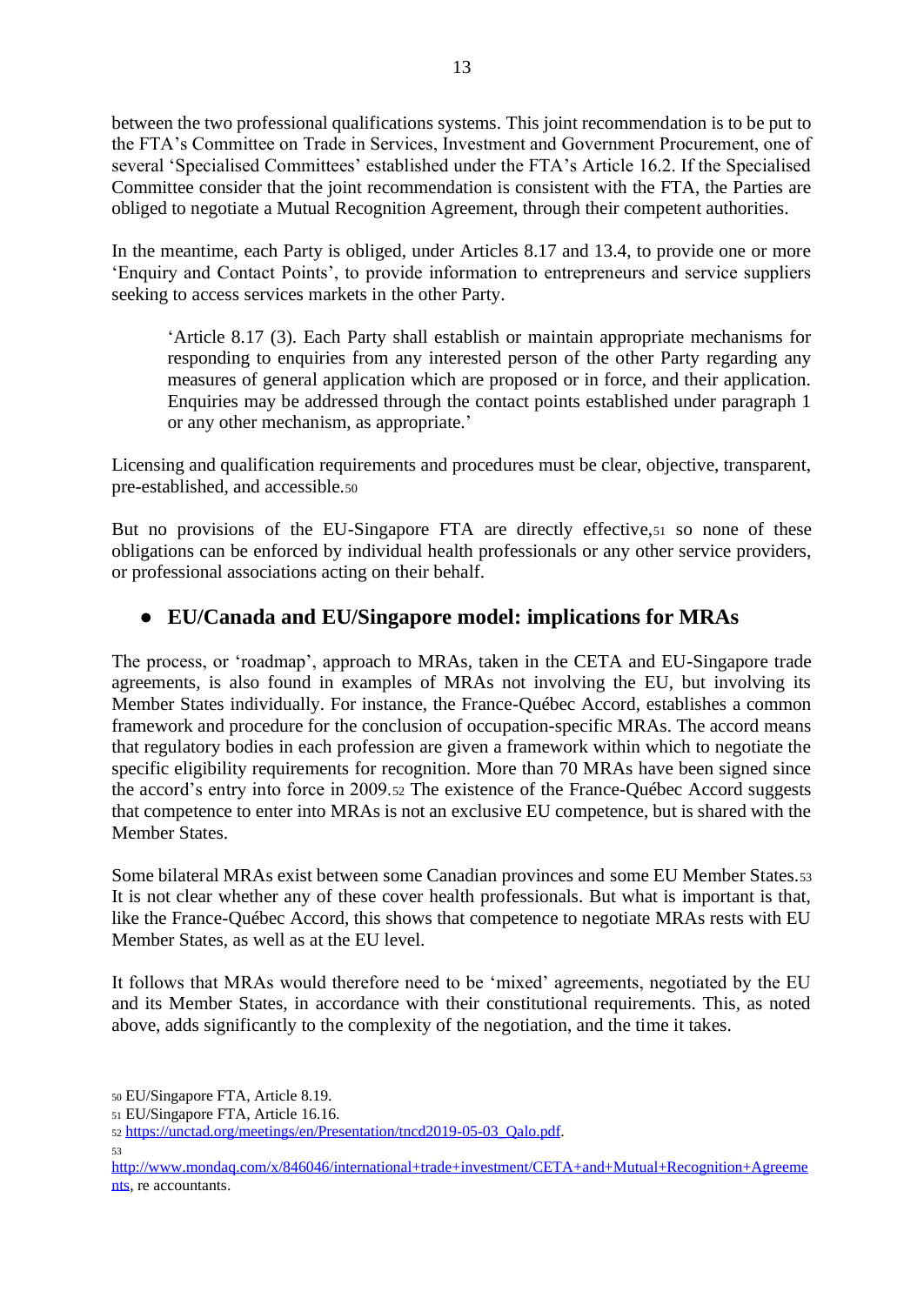#### ● **The EEA**

By contrast, the EEA approach to mutual recognition of qualifications is entirely different. The relevant EU law, including Directive 2005/36/EC, essentially applies in EEA states in more or less the same way as it does in the EU.

### ● **Specific and bespoke agreements**

Examples of narrow Mutual Recognition Agreements limited to specific occupations and sectors exist. These include, for instance,  $54$ 

- the Mutual Recognition Arrangement on Architecture between the United States and Canada, which is a bilateral MRA providing automatic recognition for licensed architects in good standing and with permanent residence or citizenship in the United States or Canada;
- the Washington Accord on Engineering, which is a plurilateral MRA among engineering professional bodies from 15 economies in various regions of the world: Australia; Canada; Taipei, China; Hong Kong, China; Ireland; Japan; the Republic of Korea; Malaysia, New Zealand; Singapore; South Africa; Turkey; the United Kingdom; and the United States, in which signatories accept one another's engineering programs as fulfilling educational requirements for practicing as an engineer; and
- the Caribbean Community (CARICOM) Skills Certificate Scheme, which is a regional MRA offering partial recognition within the Caribbean Community (Antigua and Barbuda, Bahamas, Barbados, Belize, Dominica, Grenada, Guyana, Haiti, Jamaica, Montserrat, Saint Kitts and Nevis, Saint Lucia, Saint Vincent and the Grenadines, Suriname, and Trinidad and Tobago) limited to occupations with university degrees and those in the arts, sports, and media sectors.

Whether the EU, or its individual Member States, would be competent to enter into such agreements depends on the interpretation of EU competence in the field of mutual recognition of qualifications, as outlined above.

#### **4. Post-transition data sharing on professional misconduct: access to the alert mechanism**

Post-transition, data sharing on professional conduct will be dependent on at least two key concerns: post-transition data protection law in the EU and UK; and whether the EU could lawfully grant access to the alert mechanism to a 'third country'.

## **4.1 GDPR / data protection law**

<sup>54</sup> [https://unctad.org/meetings/en/Presentation/tncd2019-05-03\\_Qalo.pdf.](https://unctad.org/meetings/en/Presentation/tncd2019-05-03_Qalo.pdf)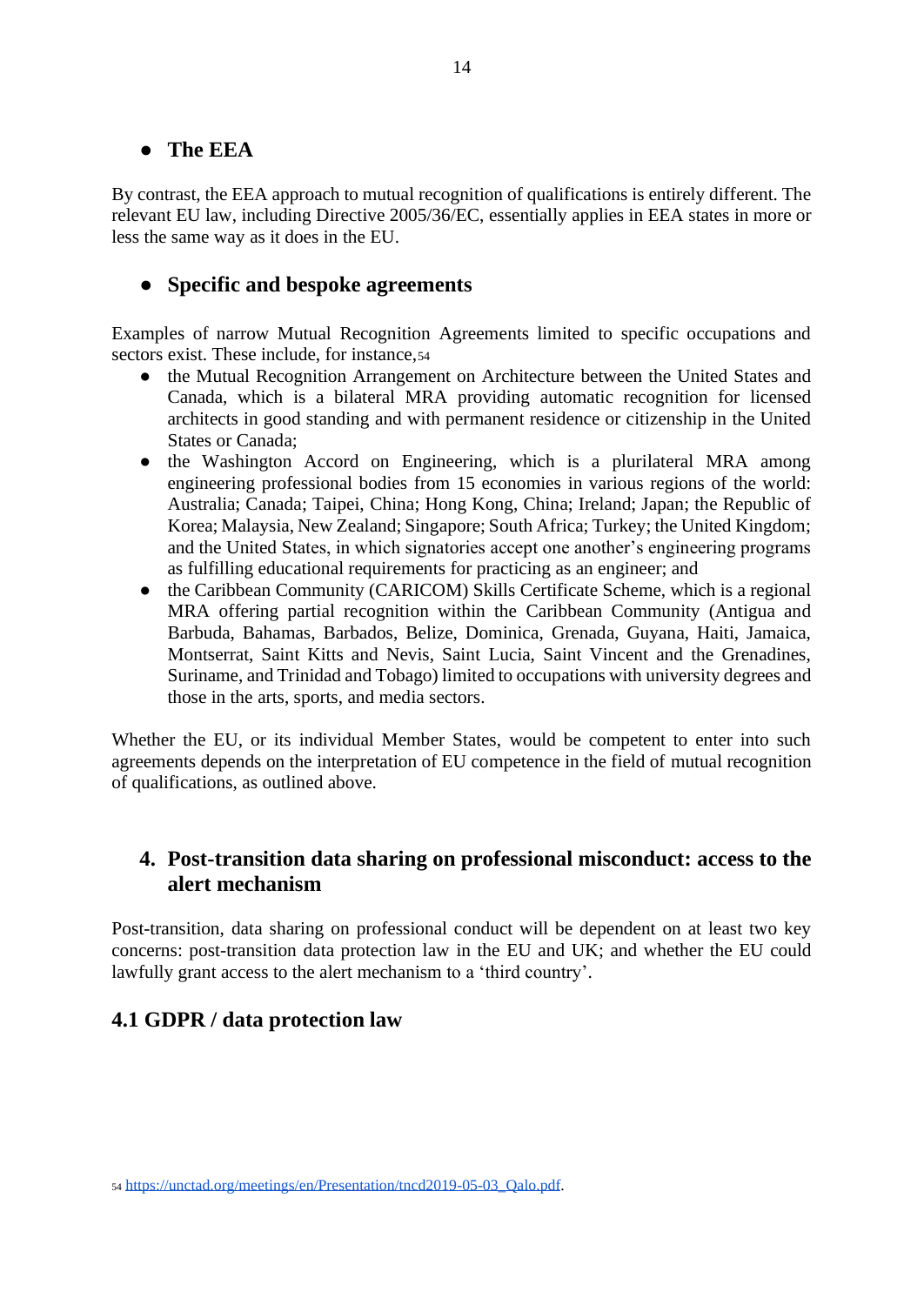In practice, the alert mechanism involves sharing of personal data from the UK to the EU and from the EU to the UK. At present, that data sharing is consistent with EU (and hence UK) rules on data protection rights, under the General Data Protection Regulation (GDPR).<sup>55</sup>

The Withdrawal Agreement secures legal continuity for data sharing until the end of transition (currently 31 December 2020).<sup>56</sup> Under the Withdrawal Agreement, the EU is obliged to continue to treat data obtained from the UK before the end of transition the same as data obtained from an EU Member State, or rather, not to treat it differently 'on the sole ground of the UK having withdrawn from the Union'.<sup>57</sup>

After that date, if any data is to flow from the EU to the UK, the EU will have to recognise the UK's regulatory environment as 'adequate', and vice versa. Data sharing without such an adequacy decision (or alternative basis for information flow) would breach the GDPR, as a provision of EU law (applicable in the EU-27) and 'retained EU law' (applicable in the UK). In EU law, adequacy decisions are formal acts, taken by the Commission, assisted by a committee and according to a specified procedure,<sup>58</sup> lasting for a period of up to 4 years, at which point they are reviewed.59

**Data flow from the UK to the EU.** The EU Exit Regulations 60 add new sections 17A and 17B, and 74A to the Data Protection Act 2018. These give the Secretary of State power to adopt adequacy decisions by regulations, and oblige the Secretary of State to keep such decisions under periodic review. An adequacy decision may be taken in respect of a third country (which in this context, contrary to its meaning in EU and international law, means a country outside of the UK61); a territory or one or more sectors within a third country; an international organisation (such as the EU); or a description of such a country, territory, sector or organisation. Transfer of personal data from the UK to such a country, territory, sector or organisation would not be lawful in the absence of an adequacy decision, or other basis for lawful transfer, such as 'standard data protection clauses', or 'special circumstances'.

When assessing the adequacy of protection in a third state or international organisation, the Secretary of State must take into account a list of factors outlined in new section 74A of the Data Protection Act. These are for things like whether the state or entity (the EU in this case) receiving data from the UK respects human rights, has a robust data protection environment, and adequate dispute-resolution mechanisms in the event of a breach. The Secretary of State must monitor developments in such third countries, sectors etc, and amend or revoke adequacy decisions accordingly, having given the country etc the opportunity to remedy any lack of protection. In addition, each adequacy decision must be reviewed at least once every 4 years.<sup>62</sup>

The UK government's guidance explains that the UK 'will transitionally recognise all EEA countries (including EU Member States) and Gibraltar as 'adequate' to allow data flows from

<sup>58</sup> GDPR, Article 93 (2), Regulation (EU) No 182/2011, Article 5.

<sup>61</sup> New provision in Article 4 GDPR, after para 26.

<sup>55</sup> [Regulation](https://eur-lex.europa.eu/legal-content/AUTO/?uri=CELEX:32016R0679&qid=1561220451668&rid=2) [\(EU\) 2016/679 of the European Parliament and of the Council of 27 April 2016 on the protection of](https://eur-lex.europa.eu/legal-content/AUTO/?uri=CELEX:32016R0679&qid=1561220451668&rid=2)  [natural persons with regard to the processing of personal](https://eur-lex.europa.eu/legal-content/AUTO/?uri=CELEX:32016R0679&qid=1561220451668&rid=2) [data and on the free movement of such data, and repealing](https://eur-lex.europa.eu/legal-content/AUTO/?uri=CELEX:32016R0679&qid=1561220451668&rid=2)  [Directive 95/46/EC \(General Data Protection Regulation\)](https://eur-lex.europa.eu/legal-content/AUTO/?uri=CELEX:32016R0679&qid=1561220451668&rid=2) OJ 2016 L 119/1.

<sup>56</sup> WA, Article 126.

<sup>57</sup> WA, Article 73.

<sup>59</sup> GDPR, Article 45 (3).

<sup>60</sup> The Data Protection, Privacy and Electronic Communications (Amendments etc) (EU Exit) Regulations SI No 419 28 February 2019.

<sup>62</sup> Data Protection Act 2018, new Sections 17B and 74B.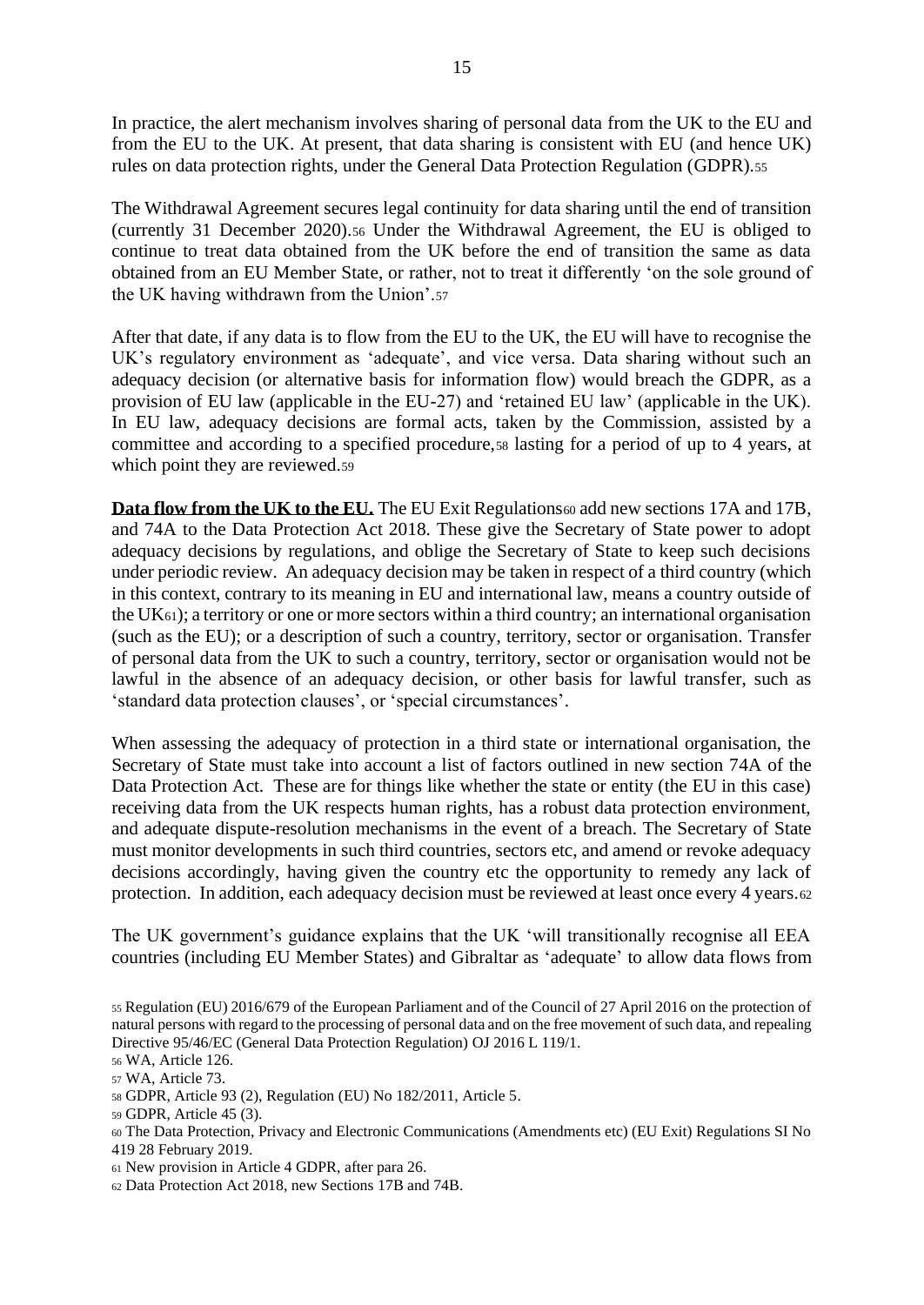the UK to Europe to continue,' and 'preserve the effect of existing EU adequacy decisions', including the EU-US Privacy Shield, on a transitional basis.63 The Data Protection, Privacy and Electronic Communications (Amendments etc) (EU Exit) (No. 2), Regulations 2019, schedule 2, article 102, inserting a new Schedule 21 into the UK GDPR provides that all EEA states (which of course include all EU Member States), Gibraltar, EU and EEA institutions, and all the third countries, territories, sectors or international organisations which the EU recognises with adequacy clauses (Switzerland, Canada, Argentina, Guernsey, Isle of Man, Jersey, Faroe Isles, Andorra, Israel, Uruguay, New Zealand, and the USA) are regarded as countries etc which the UK recognises as having an adequate level of protection for personal data transferred from the UK into that country.

Data flow from the UK to the EU would thus be lawful within the alert mechanism, were the UK to secure access to it after the end of transition (currently 30 December 2020).

**Data flow from the EU to the UK.** Obviously the UK's EU Exit Regulations can make no provision for the transfer of personal data into the UK from another country.

Transfer of personal data from EU Member States into the UK post-Brexit remains subject to EU law; the UK's unilateral adequacy decision is irrelevant to data flowing from the EU to the UK. In the absence of any other provision being in place (or other basis for lawful data sharing), for data being shared from the EU to the UK, post-transition the UK will be treated as a 'third country' in the terms of the GDPR. This will mean that transfer of data to the UK will in principle be unlawful, unless there is a lawful basis for that transfer as provided for under the GDPR. At present, there is no agreement on how the EU and UK are to treat each other's assessments of adequacy. For these purposes, it would be beneficial to reach an agreement that would allow for mutual recognition of adequacy.

It is not yet clear what the EU's legal position will be on data transfer into the UK from the EU following transition. However, the revised Political Declaration, paragraph 9, indicates an intention that the EU will commence proceedings towards an 'adequacy decision' 'as soon as possible after the United Kingdom's withdrawal, endeavouring to adopt a decision by the end of 2020, if the appropriate conditions are met'.

In terms of whether the 'appropriate conditions are met', the UK will become a 'third country', but its law, up until the end of transition, has been (at least presumptively) compliant with EU data protection law. Indeed, under the EU (Withdrawal) Act 2018, the GDPR will become 'retained EU law', a part of the law of the UK. It would seem that an adequacy decision is highly likely to be taken, and probably before the end of transition. However, it does depend on whether the UK makes changes to its domestic data protection law under the EU (Withdrawal) Act 2018, or otherwise, post-Brexit. Too much regulatory non-alignment runs the risk of not being regarded as having 'adequate' data protection laws by the EU.

These questions engage the continued application in the UK of both the GDPR's requirements and those of the EU Charter of Fundamental Rights, Articles 7 (privacy); 8 (data protection) and 47 (right to an effective judicial remedy).

<sup>63</sup> Department for Digital, Culture, Media & Sport (updated 11 April 2019) Amendments to UK data protection law in the event the UK leaves the EU without a deal. (UK Government, Guidance Note[\)](https://www.gov.uk/government/publications/data-protection-law-eu-exit/amendments-to-uk-data-protection-law-in-the-event-the-uk-leaves-the-eu-without-a-deal-on-29-march-2019) [https://www.gov.uk/government/publications/data-protection-law-eu-exit/amendments-to-uk-data-protection](https://www.gov.uk/government/publications/data-protection-law-eu-exit/amendments-to-uk-data-protection-law-in-the-event-the-uk-leaves-the-eu-without-a-deal-on-29-march-2019)[law-in-the-event-the-uk-leaves-the-eu-without-a-deal-on-29-march-2019](https://www.gov.uk/government/publications/data-protection-law-eu-exit/amendments-to-uk-data-protection-law-in-the-event-the-uk-leaves-the-eu-without-a-deal-on-29-march-2019) Last accessed 18 June 2019.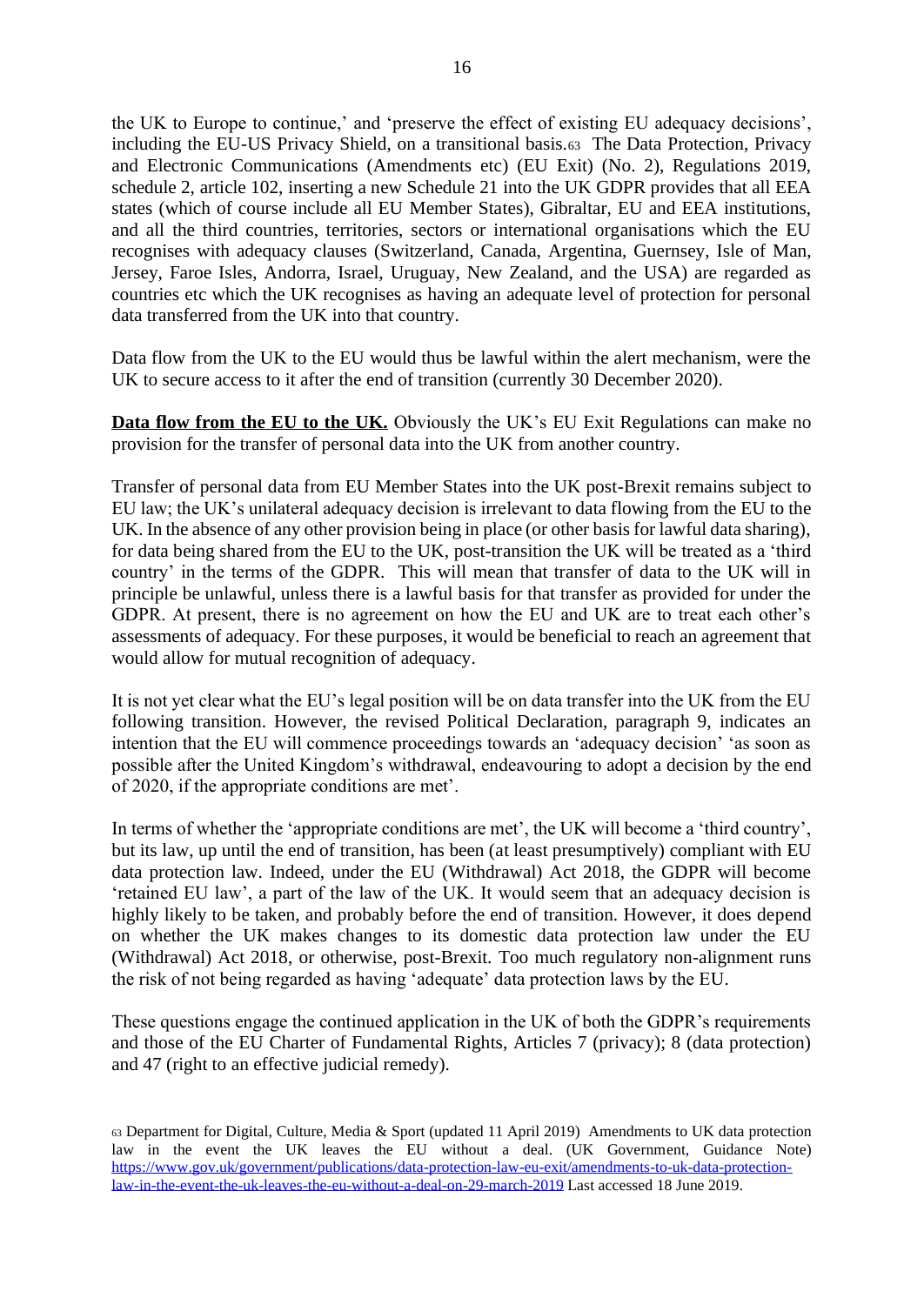Here the UK's amendments to the GDPR, as 'retained EU law', through the relevant EU Exit Regulations are important. Will the UK arrangements for remedies and enforcement suffice to secure adequate protection from the point of view of the EU? Bear in mind, first, that the EU Exit Regulations remove all obligations on the UK, or entities within the UK, to cooperate within the structures of the EU, or to exchange information on data protection with the European Commission, including in matters of enforcement. Further, and perhaps more seriously, the EU Exit Regulations, 64 the amended Data Protection Act, 65 and the European Union (Withdrawal) Act,<sup>66</sup> all seek to prevent future developments of EU law that arise through interpretations of the CJEU becoming applicable in the UK. Where data protection cases are decided by the CJEU after transition, any principles of EU law deriving from those decisions would not necessarily be applied in the UK, and data subjects in the UK would not necessarily be able to rely on those principles in seeking to remedy any breaches of their data protection rights. Into the future, therefore, there is a risk that the UK may not be found 'adequate' as a place for the EU to send data. It is a question of the extent of the regulatory alignment between the UK and the EU's data protection regime.

#### **4.2 The legality of 'third country' access to the alert mechanism**

The Professional Qualifications Directive 2005/36/EC requires recognition of qualifications under certain circumstances. However, Member States remain free to determine the disciplinary rules applicable to health professionals practising within their territory. Medical professional discipline is not harmonised at EU level. It is a national competence.<sup>67</sup>

Article 56(2) of the Professional Qualifications Directive provides:

'[t]he competent authorities of the host and home Member State shall exchange information regarding disciplinary action or criminal sanctions taken or any other serious, specific circumstances which are likely to have consequences for the pursuit of activities under this Directive ...'.

Information exchange required under the Directive must be compliant with EU data protection law. The obligations to exchange data on disciplinary actions of health (and other) professionals are further specified in Directive 2013/55/EU, which amends Directive 2005/36/EC, and in Commission implementing Regulation 2015/983/EU. A new Article 56a of Directive 2005/36/EC obliges Member States to use an alert mechanism to

'inform the competent authorities of all other Member States about a professional whose pursuit on the territory of that Member State of the following professional activities in their entirety or parts thereof has been restricted or prohibited, even temporarily, by national authorities or courts'.

The mechanism for information exchange is the Internal Market Information ('IMI') system. The IMI system, running since 2008, is a general multilingual online tool through which national public authorities of the Member States exchange information about the functioning of the internal market, particularly to improve professional mobility. The alert mechanism began in January 2016. By 2018, over 4000 alerts had been sent concerning disciplinary

<sup>65</sup> DPA, section 205.

<sup>64</sup> Regulation 5 (3).

<sup>66</sup> EU (Withdrawal) Act 2018, section 4.

<sup>67</sup> Article 168(7) TFEU.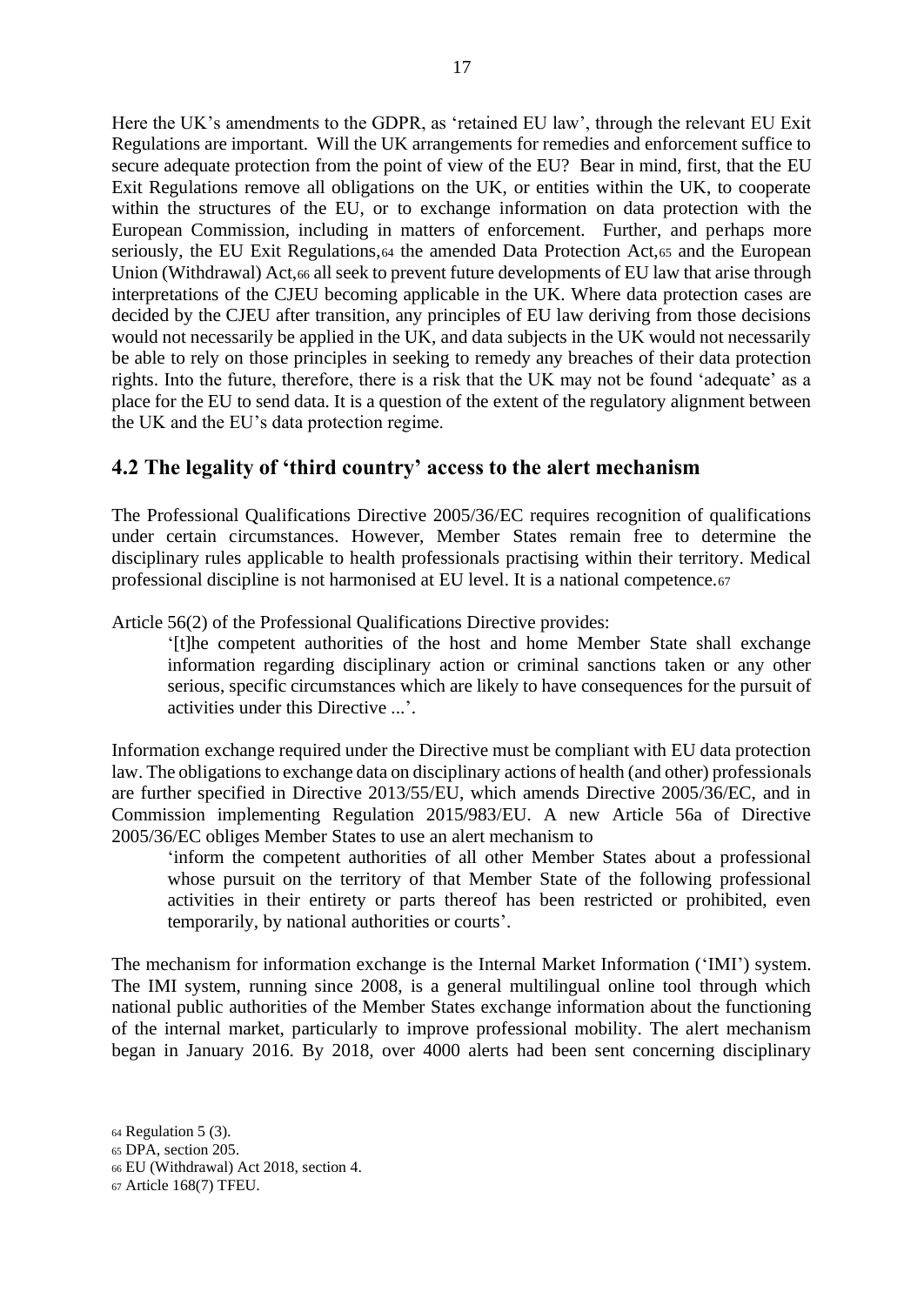sanctions taken against doctors, just over 30% of all alerts sent.<sup>68</sup> The UK was one of the most frequent users of the system, responsible for over two-thirds of all alerts sent (covering all professions, not just doctors). At the time of the Commission's 2018 report, some ten Member States had yet to send any alerts through the system, and in March 2019, the European Commission announced compliance proceedings against some 16 Member States for failure to comply with the alert mechanism obligations.<sup>69</sup> The proportion of UK alerts may reflect the significant numbers of medical professionals from other EU Member States working in the UK: it is in the UK's interests to have a robust alert mechanism, hence the UK's cooperation with it. As recipient of alerts, it may be in the EU's interests to continue cooperation with the UK too.

At present, so far as we have been able to discern, access to the IMI is available only to national competent authorities in EU Member States, and EEA States.<sup>70</sup> Switzerland is not part of IMI. Nor is any other non-EEA 'third country'.

The IMI Regulation, Article 5, envisages three types of 'IMI actors' within the system: (i) the European Commission; (ii) 'IMI coordinators' (the UK's Department for Business Innovation and Skills; Ireland's Department of Education and Science Block); and (iii) 'competent authorities' which have regulatory responsibilities in each Member State. IMI coordinators are responsible for registering competent authorities in the IMI system, on request. At the level of human being, 'IMI user' means a natural person working under the authority of an IMI actor and registered in IMI on behalf of that IMI actor. The whole tenor of the IMI Regulation is on the assumption that it is used *within* the EU, not by actors outside of the EU. Article 9 (1) of the Regulation provides 'only IMI users shall have access to IMI'.

However, we should consider three possible legal routes for the UK to access the IMI's alert mechanism post-transition: 'external actors' (Article 12); future expansion of IMI (recital 11); and access for 'third countries' (Article 23). Of these, only Article 23 is a viable legal route, for the following reasons.

First, the Regulation envisages that 'external actors' (who are not IMI users) will be able to access the IMI. Article 5(i) of the IMI Regulation defines such 'external actors' as:

'natural or legal persons other than IMI users that may interact with IMI only through separate technical means and in accordance with a specific pre-defined workflow provided for that purpose'.

But Article 12 of the IMI Regulation explicitly states that the 'separate technical means' to facilitate external actors to 'interact with IMI' 'shall be separate from IMI and shall not enable external actors to access IMI'. The relevant 'external actors' at present are those who seek a 'European Professional Card' (a system currently available only to general care nurses, physiotherapists, pharmacists, real estate agents and mountain guides), which simplifies the procedure for recognition of qualifications, and which uses the IMI to do so. So 'external actors' may 'interact with' the IMI, but they may not access the information held within it. So this will not provide a legal route for post-transition UK access to the alert mechanism.

<sup>68</sup> European Commission, 'Assessment of stakeholders' experience with the European Professional Card and the Alert Mechanism procedures' SWD(2018) 90 final

<sup>69</sup> [https://ec.europa.eu/commission/presscorner/detail/en/IP\\_19\\_1479.](https://ec.europa.eu/commission/presscorner/detail/en/IP_19_1479)

<sup>70</sup> [https://ec.europa.eu/internal\\_market/imi-net/contact/index\\_en.htm.](https://ec.europa.eu/internal_market/imi-net/contact/index_en.htm)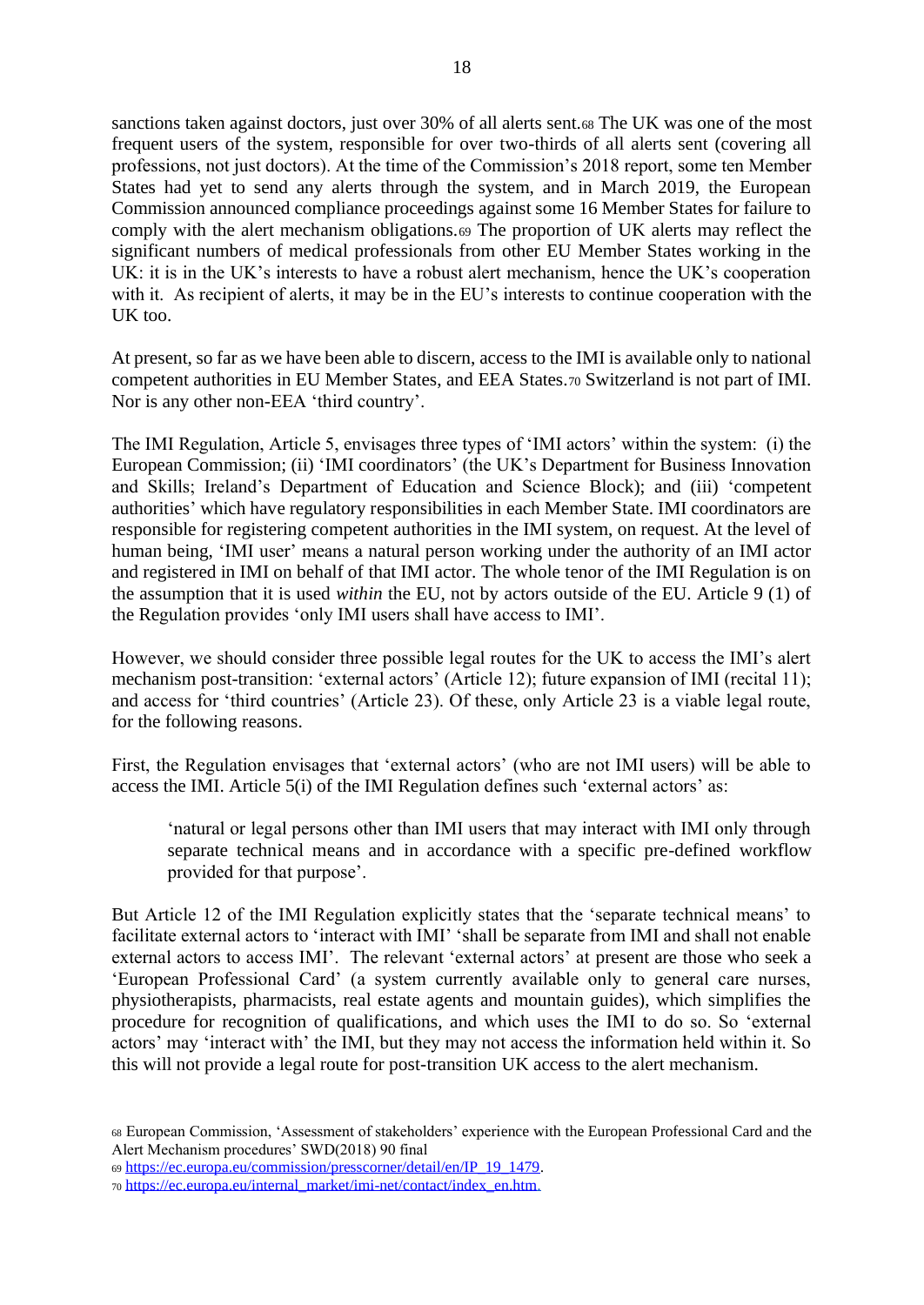Second, the IMI Regulation explicitly envisages the future expansion of the system to 'new areas',<sup>71</sup> and requires ordinary EU legislation to do so. But 'new areas' in this context means areas of the internal market's administration, not geographical areas outside the internal market. So this will not provide a legal route for post-transition UK access to the alert mechanism.

Third, Article 23 of the IMI Regulation provides that the IMI may be used to exchange data between 'IMI actors within the Union and their counterparts in a third country'. This is the case *only* where the following cumulative conditions are satisfied:

- (a) the information is processed pursuant to a provision of a Union act listed in the Annex and an equivalent provision in the law of the third country;
- (b) the information is exchanged or made available in accordance with an international agreement providing for:
	- (i) the application of a provision of a Union act listed in the Annex by the third country
	- (ii) the use of IMI; and
	- (iii) the principles and modalities of that exchange; and
- (c) The third country in question ensures adequate protection of personal data in accordance with Article 24 (2) of Directive 95/46/EC [now the GDPR], including adequate safeguards that the data processed in IMI shall only be used for the purpose for which they were originally exchanged, and the Commission has adopted an [adequacy decision].

The word 'and' at the end of (b) (iii) indicates that these conditions must all be met.

As noted above, the condition in (c) will be met by the proposed adequacy decision that the EU has indicated it will take during the transition period (before the end of December 2020).

Relevant Acts listed in the Annex include provisions of Directive 2005/36; the 'Services Directive' 2006/123/EC; and Directives 96/71/EC and 2014/67/EU on the posting of workers. The condition in (a) would be met by these provisions becoming part of 'retained EU law' in the UK, hence an 'equivalent provision in the law of the third country', under the EU (Withdrawal) Act 2018, provided that they were not amended to deal with 'deficiencies' under the executive powers given in that Act.

The condition in (b) could be met by an agreement between the EU and the UK, provided that agreement includes that the UK applies a relevant provision of a Union act listed in the Annex. If the UK were prepared to apply relevant provisions of EU law, this condition in the IMI Regulation would be met. Additionally, the EU-UK agreement would have to provide for use of IMI and the specific principles and modalities of that exchange.

All of those provisions *could* be included in an EU-UK trade agreement, provided that (a) there were sufficient time to negotiate the detail; and (b) the UK were prepared to agree to the application of EU law in the UK. Neither of these seem likely under a Johnson government, given that Johnson has stated that he will not seek a further extension of transition; and that the Political Declaration indicates that Johnson is not prepared to negotiate an agreement which involves loss of 'control' by the UK of the laws that apply therein. However, it may be that the

<sup>71</sup> recital 11.